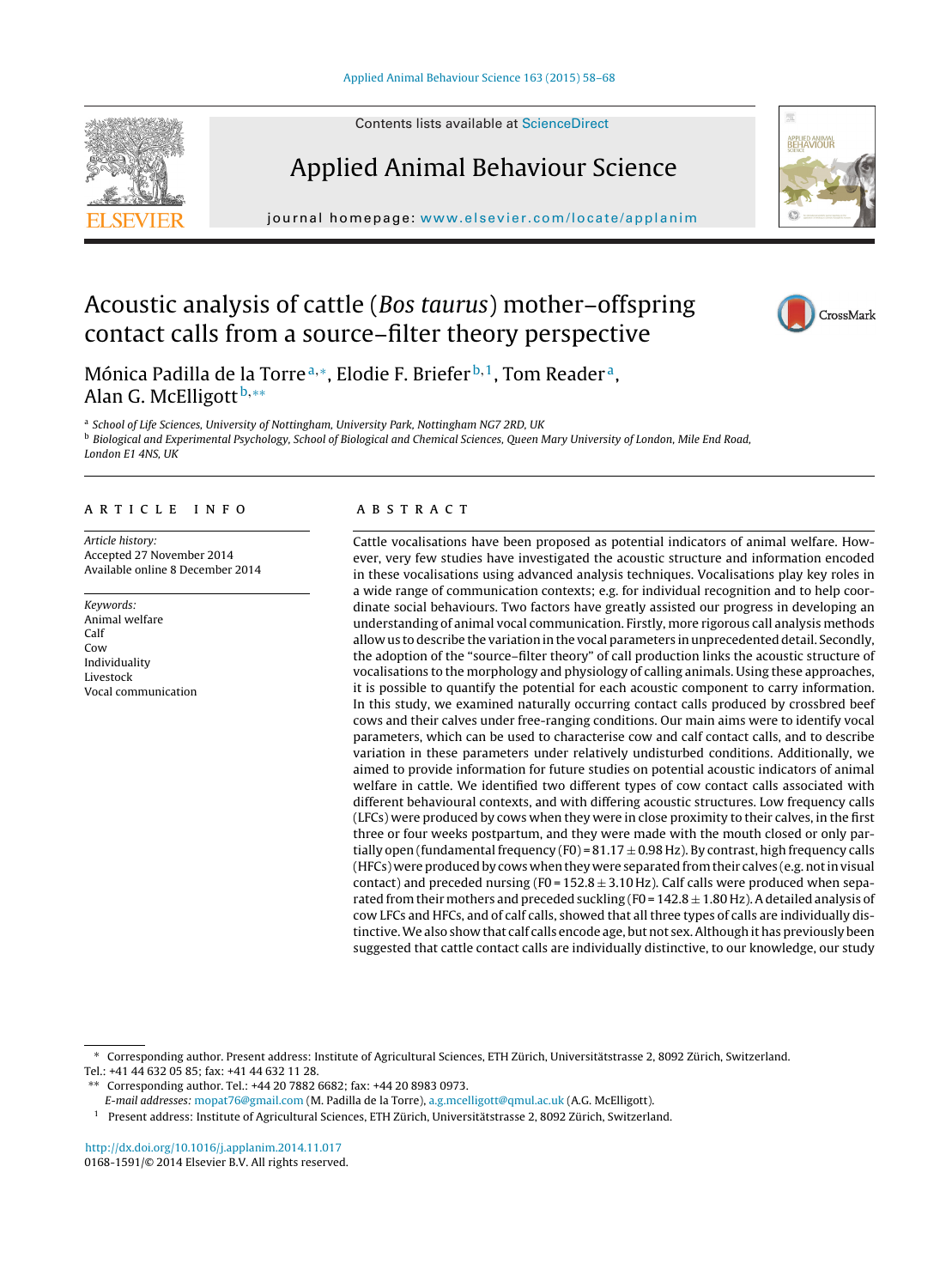is the first to use the most rigorous, modern methods to analyse their calls. This study represents an important advance in our knowledge cattle contact vocalisations, which is essential for future work on cattle communication and welfare.

© 2014 Elsevier B.V. All rights reserved.

# **1. Introduction**

Vocal communication can convey different types of information and is thus used in many forms of social interactions [\(Fischer](#page-9-0) et [al.,](#page-9-0) [2002;](#page-9-0) [Taylor](#page-9-0) et [al.,](#page-9-0) [2009;](#page-9-0) [Theis](#page-9-0) et [al.,](#page-9-0) [2007\).](#page-9-0) For example, vocalisations may encode individual identity of the producer [\(Briefer](#page-9-0) [and](#page-9-0) [McElligott,](#page-9-0) [2011a\).](#page-9-0) There is also good evidence that vocal cues can inform receivers about physical attributes of the senders [\(McComb](#page-9-0) [and](#page-9-0) [Reby,](#page-9-0) [2005\).](#page-9-0) For example, male deer rut vocalisations are used by conspecifics to infer body mass, age and social status [\(Briefer](#page-9-0) et [al.,](#page-9-0) 2010; Reby and McComb, [2003;](#page-9-0) [Pitcher](#page-9-0) et [al.,](#page-9-0) [2014;](#page-9-0) [Vannoni](#page-9-0) [and](#page-9-0) [McElligott,](#page-9-0) [2008,](#page-9-0) [2009\),](#page-9-0) and goat (Capra hircus) kid calls reveal information about their sex, age and body weight [\(Briefer](#page-9-0) [and](#page-9-0) [McElligott,](#page-9-0) [2011b\).](#page-9-0) These types of information are particularly useful when individuals range widely, because visual or olfactory signals are not always available [\(Sèbe](#page-9-0) et [al.,](#page-9-0) [2007\).](#page-9-0)

Early research on mammal vocal communication, and particularly applied studies of vocalisations in an animal welfare context, generally focused on easily measured parameters of vocalisations, such as calling rate and behavioural responses of receivers [\(Grandin,](#page-9-0) [1998,](#page-9-0) [2001;](#page-9-0) [Weary](#page-9-0) [and](#page-9-0) [Chua,](#page-9-0) [2000\).](#page-9-0) These studies often relied on the descriptive analyses and/or classification of calls into types, according to different contexts [\(Byrne](#page-9-0) [and](#page-9-0) [Soumi,](#page-9-0) [1999;](#page-9-0) [Marchant](#page-9-0) et [al.,](#page-9-0) [2001;](#page-9-0) [McElligott](#page-9-0) [and](#page-9-0) [Hayden,](#page-9-0) [1999;](#page-9-0) [Owings](#page-9-0) [and](#page-9-0) [Morton,](#page-9-0) [1998;](#page-9-0) [Weary](#page-9-0) [and](#page-9-0) [Fraser,](#page-9-0) [1995\).](#page-9-0) Recent developments in signal analysis techniques have led to major advances in our understanding of animal vocal communication ([Boersma](#page-9-0) [andWeenink,](#page-9-0) [2009;](#page-9-0) [Taylor](#page-9-0) et [al.,](#page-9-0) [2010;](#page-9-0) [Taylor](#page-9-0) [and](#page-9-0) [Reby,](#page-9-0) [2010\).](#page-9-0) For example, the source–filter theory, which was originally developed to describe the link between parameters of the human voice and their mode of production, has recently been applied to animal vocalisations. This framework has allowed researchers to describe in detail the structure and variation of the acoustic parameters present in animal vocalisations [\(Briefer](#page-9-0) [and](#page-9-0) [McElligott,](#page-9-0) [2011b;](#page-9-0) [Fant,](#page-9-0) [1960;](#page-9-0) [Taylor](#page-9-0) [and](#page-9-0) [Reby,](#page-9-0) [2010;](#page-9-0) [Titze,](#page-9-0) [1994\).](#page-9-0)

The source–filter theory of voice production ([Fant,](#page-9-0) [1960;](#page-9-0) [Titze,](#page-9-0) [1994\)](#page-9-0) states that mammal vocalisations are generated by vibrations of the vocal folds ("source"). This source sound is subsequently filtered by the vocal tract ("filter"). The source determines the fundamental frequency (also known as pitch; "F0"). Fundamental frequency can vary between individuals, as a result of differences in the way that larynx is operated, or because of variation in the morphology of callers ([McComb](#page-9-0) [and](#page-9-0) [Reby,](#page-9-0) [2005;](#page-9-0) [Reby](#page-9-0) [and](#page-9-0) [McComb,](#page-9-0) [2003\).](#page-9-0) In the supra-laryngeal vocal tract (i.e. the tube that links the larynx to the mouth and nasal openings), certain frequencies of the source spectrum, which correspond to the vocal tract resonances, are selectively amplified or "filtered". The physical characteristics of the

filter, such as length and shape of the cavities of the vocal tract, pharynx, mouth and nasal cavities, determine the frequencies of the formants and the relative energy distribution in the spectrum [\(McComb](#page-9-0) [and](#page-9-0) [Reby,](#page-9-0) [2005;](#page-9-0) [Taylor](#page-9-0) [and](#page-9-0) [Reby,](#page-9-0) [2010\).](#page-9-0)

Variation in vocal parameters related to the source or filter encodes information such as mate quality, social status, and individual identity. For example, fundamental frequency varies between individuals in fallow deer female contact calls (Dama dama, [Torriani](#page-10-0) et [al.,](#page-10-0) [2006\).](#page-10-0) Formant frequencies are important for individuality coding in African elephants (Loxodonta africana; [McComb](#page-9-0) et [al.,](#page-9-0) [2003\),](#page-9-0) whereas both source and filter-related parameters encode individual identity in goats [\(Briefer](#page-9-0) [and](#page-9-0) [McElligott,](#page-9-0) [2011a\).](#page-9-0) Overall, the source–filter framework also has great potential as a valuable tool in animal applied sciences, helping to highlight animal welfare indicators in vocalisations [\(Briefer,](#page-9-0) [2012;](#page-9-0) [Briefer](#page-9-0) et [al.,](#page-9-0) [2015;](#page-9-0) [Manteuffel](#page-9-0) et [al.,](#page-9-0) [2004;](#page-9-0) [Marchant-Forde](#page-9-0) et [al.,](#page-9-0) [2002;](#page-9-0) [Watts](#page-9-0) [and](#page-9-0) [Stookey,](#page-9-0) [2000\).](#page-9-0)

It is highly likely that the acoustic structure of cattle vocalisations provides information about the caller, such as age, sex and individuality, in the same way as vocalisations of other ungulates ([Briefer](#page-9-0) [and](#page-9-0) [McElligott,](#page-9-0) [2011a,b;](#page-9-0) [Fitch,](#page-9-0) [1997;](#page-9-0) [Reby](#page-9-0) [and](#page-9-0) [McComb,](#page-9-0) [2003\).](#page-9-0) It has previously been suggested that cattle vocalisations differ among individuals and populations [\(Hall](#page-9-0) et [al.,](#page-9-0) [1988;](#page-9-0) [Kiley,](#page-9-0) [1972\).](#page-9-0) [Kiley](#page-9-0) [\(1972\)](#page-9-0) suggested that cattle produce six different call types in various behavioural contexts. However, the proposed call classification of [Kiley](#page-9-0) [\(1972\)](#page-9-0) was limited by the technologies for sound recording and analyses that were available at that time.

The assessment of animal welfare is usually achieved through measurements of different physiological or behavioural indicators, in order to obtain information about how well or poorly animals are coping with their environment ([Broom,](#page-9-0) [1986;](#page-9-0) [Boissy](#page-9-0) et [al.,](#page-9-0) [2007\).](#page-9-0) There is evidence suggesting that vocalisations in cattle may signal the physiological and emotional state of the producer [\(Watts](#page-10-0) [and](#page-10-0) [Stookey,](#page-10-0) [2000\).](#page-10-0) For example, both cows and calves increase their calling rate after being separated from each other [\(Kohari](#page-9-0) et [al.,](#page-9-0) [2014;](#page-9-0) [Weary](#page-9-0) [and](#page-9-0) [Chua,](#page-9-0) [2000\),](#page-9-0) and during handling [\(Grandin,](#page-9-0) [1998,](#page-9-0) [2001;](#page-9-0) [Watts](#page-9-0) [and](#page-9-0) [Stookey,](#page-9-0) [2001\).](#page-9-0) Similarly, vocalisation structure may vary according to the stress levels of the producer [\(Stehulova](#page-9-0) et [al.,](#page-9-0) [2008;](#page-9-0) [Thomas](#page-9-0) et [al.,](#page-9-0) [2001;](#page-9-0) [Watts](#page-9-0) [and](#page-9-0) [Stookey,](#page-9-0) [1999\).](#page-9-0) These studies have demonstrated the potential use of cattle vocalisations to assess stress and welfare [\(Manteuffel](#page-9-0) et [al.,](#page-9-0) [2004;](#page-9-0) [Thomas](#page-9-0) et [al.,](#page-9-0) [2001;](#page-9-0) [Watts](#page-9-0) [and](#page-9-0) [Stookey,](#page-9-0) [2000\).](#page-9-0) Therefore, vocal parameters could serve as a useful noninvasive means to assess welfare in cattle ([Briefer,](#page-9-0) [2012;](#page-9-0) [Manteuffel](#page-9-0) et [al.,](#page-9-0) [2004;](#page-9-0) [Weary](#page-9-0) [and](#page-9-0) [Fraser,](#page-9-0) [1995\).](#page-9-0) However, in order to develop robust vocal welfare indicators, a comprehensive study of cattle vocalisations living in relatively undisturbed conditions (e.g. free-ranging) is required. First,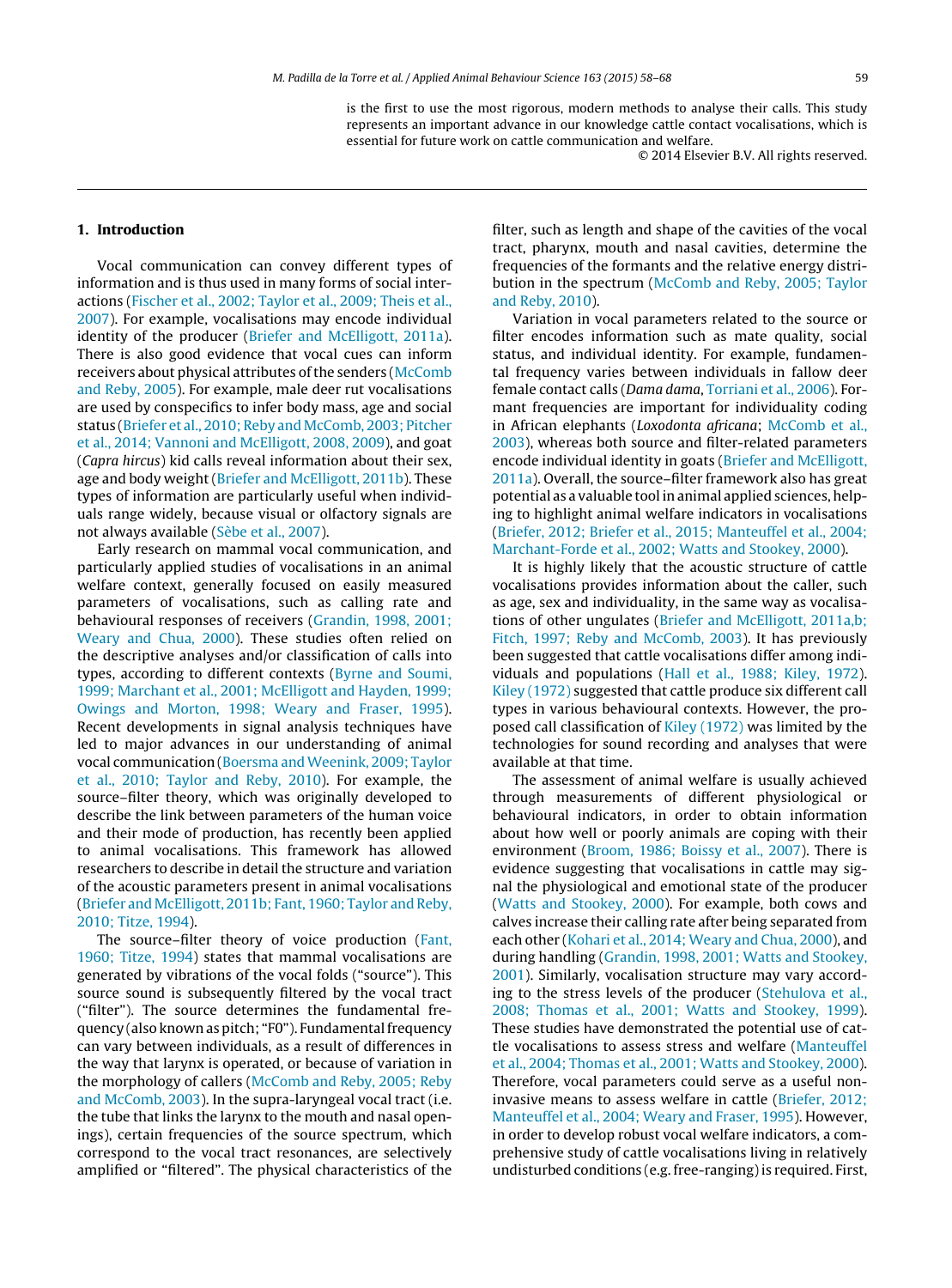the acoustic parameters that allow the structure and information content of vocalisations to be characterised in detail must be identified. Second, a thorough description of the range of vocal parameters under free-ranging conditions is needed, in order to provide a reference point for future studies on vocal indicators of welfare.

In this study, we provide the first detailed description of the structure and information content of cow and calf vocalisations during mother–offspring communication, using the source–filter theory framework. We aimed to provide the methodology that could be applied in future studies investigating cattle vocalisations, including those examining communication in other behavioural contexts, and those specifically attempting to develop vocal indicators of animal welfare. We recorded and analysed contact calls of cows and calves that were outdoors, free-ranging and relatively undisturbed on a farm (no artificial manipulation or isolation involved in the recording process). We hypothesised that cow vocalisations would be individually distinctive, in order to allow mother–offspring recognition. We also hypothesised that source and filter-related parameters of calf vocalisations would change with age and show sex differences. This study represents an important advance that will assist future understanding of cattle vocal communication.

#### **2. Methods**

#### 2.1. Subjects and study site

The study was carried out using two crossbred beef cattle herds (Herd 1:  $n = 21$  adult females; Herd 2:  $n = 23$  adult females) kept in two separated fields on a farm in Radcliffe on Trent (52°56′44″ N, 1°02′62″ W), Nottinghamshire, UK, from February to December 2010. The two fields were approximately 52 ha (Herd 1) and 23 ha (Herd 2), and were separated only by a road (3 m wide). We observed and recorded 344 mother-offspring contact calls (cows,  $n = 205$ calls; calves,  $n = 139$  calls) from 31 individuals ( $n = 17$  cows and 14 calves). Recordings were carried out in each field independently. All individuals included in the study were free to roam in the fields with fresh grass and water ad libitum. All cows included in our study were multiparous. The studied calves were all born between February and July 2010 and were all sired by the same bull. The two herds were kept separately in their respective fields almost withoutinterchange of animals, exceptin three cases, where the owners moved two animals from Herd 1 to Herd 2 and one animal from Herd 2 to Herd 1. All the calves included in the study were kept all year long in the same field as their mothers.

## 2.2. Sound recording and signal acquisition

Recordings of individual calves and cows were made opportunistically between 8 am and 5 pm. Calls were recorded at distances of 8–30 m from the vocalising animal with a Sennheiser MKH70 directional microphone, connected to a Marantz PMD660 digital recorder (sampling rate 44.1 kHz). Accurate individual identification was done using specific ID tags placed in the animals' ears by the

farmers and recognition of coat markings. The exact ages of the calves on days when calls were recorded were known.

Recorded vocalisations were uploaded to a computer at a sampling rate of 44.1 kHz and saved in a WAV format at 16-bit amplitude resolution. We used Praat v.5.1.44 DSP Package [\(Boersma](#page-9-0) [and](#page-9-0) [Weenink,](#page-9-0) [2009\)](#page-9-0) for the acoustic analyses. Calls were individually visualised on spectrograms in Praat (FFT method, window length = 0.1 s, time  $steps = 100$ , frequency steps  $= 250$ , Gaussian window shape, dynamic range = 40 dB). Vocalisations with high levels of background noise (as visualised on the spectrogram) were not considered for acoustic analysis.

#### 2.3. Acoustic analyses

Cow and calf vocalisations are typically 1.3–1.5 s long, with a clear harmonic structure ( $Fig. 1a-c$  $Fig. 1a-c$ ). Cow calls were divided in two different basic categories, according to the behavioural context observed during call production. These categories were adapted from previous studies of cow vocalisations [\(Kiley,](#page-9-0) [1972\)](#page-9-0) and other ungulates (low/high frequency calls; [Sèbe](#page-9-0) et [al.,](#page-9-0) [2010\).](#page-9-0) Cow low frequency calls (henceforth "LFCs") were produced with the mouth closed or only partially opened. They were extremely quiet, being noticeable by hear to a casual observer only when produced indoors or from a very short distance (approximately 8–10 m) outdoors [\(Fig.](#page-3-0) 1a). They were produced during the first 3–4 weeks after the calves were born, during resting periods where mother and offspring were close to each other (e.g.[Kiley,](#page-9-0) [1972;](#page-9-0) [Sèbe](#page-9-0) et [al.,](#page-9-0) [2010\).](#page-9-0) During these situations, we approached the animals at 8–10 m and were then able to hear and record the calls. By contrast, cow high frequency calls (henceforth "HFCs"), where the cow's mouth was fully opened for at least part of the call (the call sometimes started with the mouth only partially opened), were typically much louder, and were clearly audible in the field [\(Fig.](#page-3-0) 1b). In order to include only contact calls, cow HFCs were used in the study exclusively if they were produced by a cow when her own calf was in another part of the field, and when vocal production was followed by reunion with the calf and nursing. Similarly, we considered only those calf calls produced when their mothers were in another part of the field, and when vocal production was followed by reunion with the mother and suckling. Calf calls were similar in pitch to cow HFCs (both higher pitch than LFCs) and were produced with the mouth fully opened for at least part of the call ([Fig.](#page-3-0) 1c). As with cow HFCs, the first part of the call was sometimes (ca. 30% of calls) produced with the mouth only partially opened.

In order to assess the basic acoustic parameters of cow and calf calls, the source-related vocal features were extracted (parameters related to the fundamental frequency, F0), together with filter-related features (formants) and intensity measures (42 parameters for cow LFCs and 45 for cow HFCs and calf calls; [Table](#page-3-0) 1), all of which potentially contribute to vocal individuality [\(Taylor](#page-9-0) [and](#page-9-0) [Reby,](#page-9-0) [2010;](#page-9-0) [Briefer](#page-9-0) [and](#page-9-0) [McElligott,](#page-9-0) [2011a\),](#page-9-0) using a custom built programme in Praat v.5.1.44 [\(Reby](#page-9-0) [and](#page-9-0) [McComb,](#page-9-0) [2003\).](#page-9-0) This programme batch-processed the analyses and then exported acoustic parameters, except for the filter-related features, which were manually and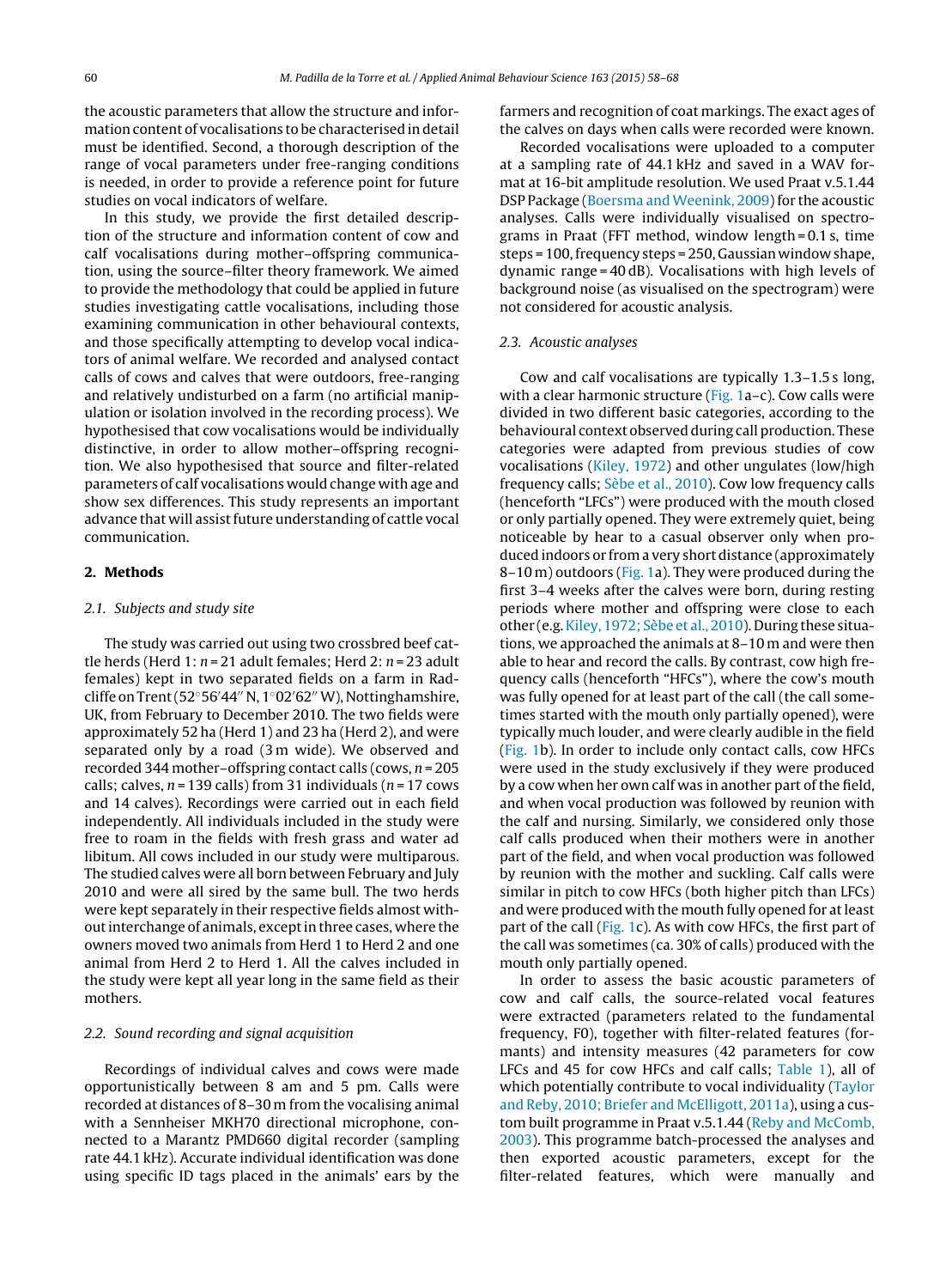<span id="page-3-0"></span>

**Fig. 1.** Examples of oscillograms (above) and spectrograms (below) of cattle vocalisations. The white line at the bottom of each spectrogram indicates the fundamental frequency (F0). Frequency values of the formants are indicated by arrows on the right of the spectrogram. (a) Low frequency cow call produced with closed mouth (LFC). (b) High frequency cow call (HFC). The first part of the HFC was produced with the mouth partially closed, and then the second part with the mouth fully open (the arrows at the top indicate where the change occurs). For HFCs, we considered just the part with open mouth and the acoustic parameters described in this figure correspond exclusively to the acoustic analysis carried out on this part of the call. (c) Calf call (produced with opened mouth).

individually calculated in Praat (see ESM 1 for detailed Praat settings). For calls that were composed of a first part produced with the mouth fully or partially closed, we recorded the original total call length but, in order to calculate the other acoustic parameters in a standardised way,

we measured them only using the part of the call made with the mouth open. This was necessary because the extent of mouth opening influences the resonant properties of the vocal tract, and some formants can be modified or even suppressed in closed-mouth calls ([Titze,](#page-10-0) [1994\).](#page-10-0) For cow LFCs,

#### **Table 1**

Abbreviations for the vocal parameters analysed in cow and calf calls.

| Abbreviation              | Parameter                                                                                                     |
|---------------------------|---------------------------------------------------------------------------------------------------------------|
| FOStart (Hz)              | Frequency value of F0 at the start of the call                                                                |
| F0End (Hz)                | Frequency value of F0 at the end of the call                                                                  |
| FOMean (Hz)               | Mean F0 frequency value across the call                                                                       |
| FOMin (Hz)                | Minimum F0 frequency value across the call                                                                    |
| FOMax (Hz)                | Maximum F0 frequency value across the call                                                                    |
| TimeF0Max (%)             | Percentage of the total call duration when F0 is maximum                                                      |
| F0AbsSlope (Hz/s)         | F0 mean absolute slope                                                                                        |
| FOVar(Hz/s)               | Cumulative variation in the F0 contour in Hertz divided by call duration                                      |
| FMRate $(s^{-1})$         | Number of complete cycles of F0 modulation per second                                                         |
| FMExtend (Hz)             | Mean peak-to-peak variation of each F0 modulation                                                             |
| $litter (\%)$             | Mean absolute difference between frequencies of consecutive F0 periods divided by the mean frequency of F0    |
| Shimmer (%)               | Mean absolute difference between the amplitudes of consecutive F0 periods divided by the mean amplitude of F0 |
| F1Mean, F1Min, F1Max (Hz) | Mean, minimum and maximum frequencies values of the first formant                                             |
| F2Mean, F2Min, F2Max (Hz) | Mean, minimum and maximum frequencies values of the second formant                                            |
| F3Mean, F3Min, F3Max (Hz) | Mean, minimum and maximum frequencies values of the third formant                                             |
| F4Mean, F4Min, F4Max (Hz) | Mean, minimum and maximum frequencies values of the fourth formant                                            |
| F5Mean, F5Min, F5Max (Hz) | Mean, minimum and maximum frequencies values of the fifth formant                                             |
| F6Mean, F6Min, F6Max (Hz) | Mean, minimum and maximum frequencies values of the sixth formant                                             |
| F7Mean, F7Min, F7Max (Hz) | Mean, minimum and maximum frequencies values of the seventh formant                                           |
| F8Mean, F8Min, F8Max (Hz) | Mean, minimum and maximum frequencies values of the eighth formant                                            |
| DfMin(Hz)                 | Minimum spacing of the formants                                                                               |
| MaxVTL(s)                 | Maximum estimated vocal tract length                                                                          |
| $Q25\%$ (Hz)              | Frequency value at the upper limit of the first quartiles of energy                                           |
| Q50% (Hz)                 | Frequency value at the upper limit of the second quartiles of energy                                          |
| Q75% (Hz)                 | Frequency value at the upper limit of the third quartiles of energy                                           |
| AmpVar(dB/s)              | Cumulative variation in amplitude divided by the total call duration                                          |
| AMRate $(s^{-1})$         | Number of complete cycles of amplitude modulation per second                                                  |
| AMExtent (dB)             | Mean peak-to-peak variation of each amplitude modulation                                                      |
| Dur(s)                    | Duration of the call                                                                                          |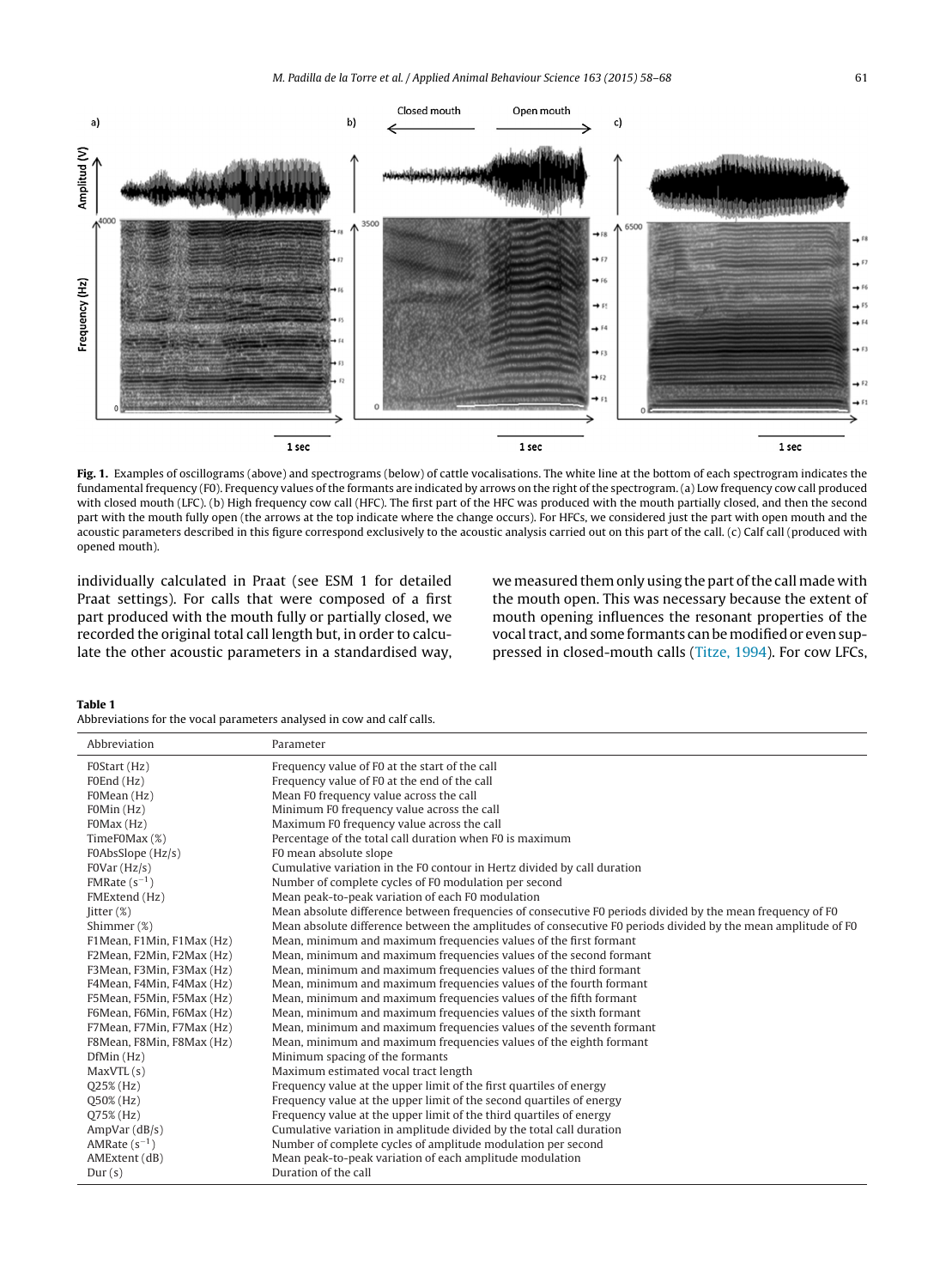the amplitude of the first formant was low compared to the subsequent formants and the software could not track it accurately; therefore it was eliminated from the analysis.

#### 2.4. Statistical analysis

Sample sizes for the different identified types of calls were as follows: for LFCs,  $n = 8$  individuals, with  $7-10$  calls per individual; for HFCs,  $n = 15$  individuals, with  $7-10$  calls per individual; for calf calls,  $n = 14$  individuals, with 9-10 calls per individual. For individuals for which more than 10 good quality calls were available, in order to create a balanced design for the analysis, we randomly selected 10 calls. Calls were often produced in sequences with, on average, three (calves) or five (cows) calls per sequence, separated by periods of silence (average 2.7 s in cows, and 2.8 s in calves). In order to obtain a representative sample for each individual, we used either single isolated calls, or calls from sequences that were separated by at least three calls (i.e. usually the first and last call of a typical 5 cow – call sequence and just one from a typical calf sequence), because consecutive calls are more likely to be homogeneous [\(Briefer](#page-9-0) [and](#page-9-0) [McElligott,](#page-9-0) [2011b;](#page-9-0) [Reby](#page-9-0) et [al.,](#page-9-0) [1998\).](#page-9-0) We strongly recommend this approach for similar studies of vocalisations. Because the total number of cow HFC, cow LFC and calf calls differ, and because some parameters could not be measured in all the calls, sample sizes differ between parameters and among the various analyses (see Section [3\).](#page-5-0)

Maximum estimated vocal tract length (MaxVTL), measured using the formants frequencies of the calls produced by 7 randomly selected calves and cows, were compared to actual head lengths measured on the same animals (ESM 1). Comparisons between MaxVTL and head length values were carried out using Spearman Rank correlations in  $R(R)$  $R(R)$  $R(R)$ [Development](#page-9-0) [Core](#page-9-0) [Team,](#page-9-0) [2009\).](#page-9-0)

Individual distinctiveness of calls was determined for cow and calf contact calls by calculating the Potential for Individual Coding (PIC) for each measured parameter, and by performing a Principal Components Analysis (PCA; [Johnson](#page-9-0) [and](#page-9-0) [Wichern,](#page-9-0) [1992\),](#page-9-0) followed by a Multivariate Analysis of Variance (MANOVA; with Wilk's lambda estimate for F; [Huberty](#page-9-0) [and](#page-9-0) [Olejnik,](#page-9-0) [2006\)](#page-9-0) and a Discriminant Function Analysis (DFA; [Tabachnick](#page-9-0) [and](#page-9-0) [Fidell,](#page-9-0) [2007\).](#page-9-0) Cow LFCs, HFCs and calf calls were treated separately. We carried out PCA, MANOVA and DFA using [SPSS](#page-9-0) [v.](#page-9-0) [20.](#page-9-0)

To calculate PICs, coefficients of variation were first calculated between and within individuals (CVb and CVw, respectively) as follows:

$$
CV = 100 \left(1 + \frac{1}{4n}\right) \left(\frac{SD}{\overline{x}}\right)
$$

where SD is the standard deviation of the sample,  $\bar{x}$  is the mean [and](#page-9-0)  $n$  is the sample size [\(Sokal](#page-9-0) and [Rohlf,](#page-9-0) [1995\).](#page-9-0) PIC was then calculated as the ratio of CVb to the mean CVw for all individuals. For a given parameter, a PIC value greater than 1 indicates that this parameter has good potential for use in individual recognition because its intra-individual variability is smaller than inter-individual variability [\(Robisson](#page-9-0) et [al.,](#page-9-0) [1993\).](#page-9-0)

PCA was used to reduce the number of predictors and eliminate redundancy due to the potentially high intercorrelation of the measured vocal parameters, as well as to examine clustering among parameters [\(Johnson](#page-9-0) [and](#page-9-0) [Wichern,](#page-9-0) [1992\).](#page-9-0) Missing data, occurring when one vocal parameter in a given call could not be measured, were replaced by the average value of this parameter for the given individual (0.5% of values missing for calves, 1.0% HFCs and 0.06% LHCs). The principal components (PCs) with eigenvalues that exceeded Kaiser's criterion greater than 1 were retained, and were then used as input variables for the subsequent statistical analyses (see [Briefer](#page-9-0) [and](#page-9-0) [McElligott,](#page-9-0) [2011a\).](#page-9-0)

MANOVA with "individual" as a categorical fixed factor and "age" (in calves only) included as a covariate was performed in order to confirm statistical differences between PC scores of individuals, and to test for age effects. Univariate ANOVA (for cows) and ANCOVA (for calves), with the same factor and covariate (individual and age), were also performed for each PC to aid in the interpretation of the MANOVA results. Then, a DFA with one factor (individual) was used to quantify the extent to which individuals can be classified on the basis of their calls, and to identify which groups of variables (PCs) are most useful in this classification ([Huberty](#page-9-0) [and](#page-9-0) [Olejnik,](#page-9-0) [2006;](#page-9-0) [Johnson](#page-9-0) [and](#page-9-0) [Wichern,](#page-9-0) [1992\).](#page-9-0) On the basis of the discriminant functions extracted from the DFA, each set of PC scores (corresponding to calls) was assigned to the appropriate individual (correct classification) or to another individual (incorrect classification). This allowed us to calculate the percentage of calls (represented by PC scores) correctly classified (CC). The results were cross-validated by performing a "leave one out" clas-sification ([McGarigal](#page-9-0) et [al.,](#page-9-0) [2000\).](#page-9-0) We calculated the CC due to chance by applying a randomisation procedure. The expected level of correct assignment was averaged from DFAs performed on 1000 randomised permutations of the data set [\(McGarigal](#page-9-0) et [al.,](#page-9-0) [2000\).](#page-9-0)

Conventional DFA only allows the inclusion of a single factor at a time, and differences among individual calves identified in our initial DFA could arise solely because of differences between males and females [\(Mundry](#page-9-0) [and](#page-9-0) [Sommer,](#page-9-0) [2007\).](#page-9-0) To remove the potentially confounding effects of sex, two additional DFAs were carried out on male and female data separately. The CCs were calculated for these DFAs as previously described.

Further analyses were performed to check for effects of sex on vocalisations in calves. MANOVA with "sex" as a fixed factor was performed on the average PC scores per individual, in order to test for statistical differences between female and male calls. In order to determine whether the age-related changes in calf vocalisations are different between males and females, we performed a Ttest on the slopes of the relationship between age and the first two PCs for each calf.

#### 2.5. Ethics

Animal care and all experimental procedures were in accordance with the International Society for Applied Ethology guidelines. During the recordings, mothers and calves were never manipulated or isolated.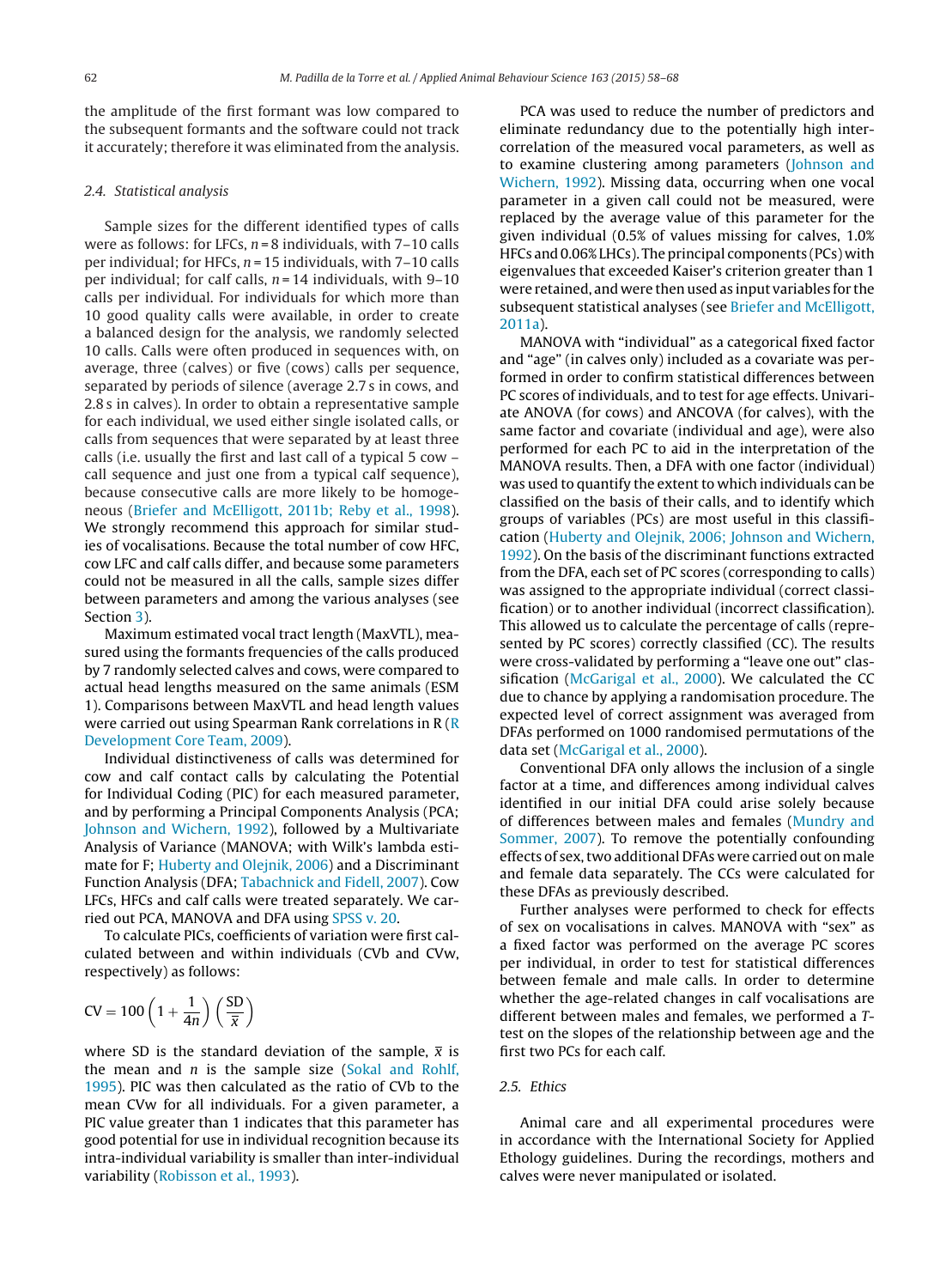## <span id="page-5-0"></span>**3. Results**

The mean  $\pm$  standard errors (SEM) values of all the acoustic parameters measured in cows (LFCs and HFCs) and calf calls are detailed in [Table](#page-6-0) 2. Cow LFCs had a mean F0 of  $81.1 \pm 0.9$  Hz, and their formant frequencies (F2–F8) ranged from  $634.3 \pm 6.6$  Hz to  $3224 \pm 26.2$  Hz. By contrast, cow HFCs had a mean F0 of  $152.8 \pm 3.1$  Hz, and their formant frequencies (F1–F8) ranged  $228.3 \pm 1.8$  to  $3181 \pm 2.6$  Hz, The mean F0 of calf calls was  $142.8 \pm 1.8$  Hz, and formant frequencies (F1–F8) ranged from  $391.7 \pm 5.3$ to  $5813 \pm 68.7$  Hz.

PICs for most vocal parameters analysed in cow calls (both LFCs and HFCs) and calf calls were greater than 1, except for TimeF0Max in calves, and FMRate in cow LFCs [\(Table](#page-6-0) 2). This indicates that most of the source- and filter-related parameters are likely to code for individuality in calf and cow calls. Mean estimated MaxVTLs were  $41.26$  cm ( $\pm$ 0.35) for cow LFCs, 42.32 cm  $(\pm 0.05)$  for cow HFCs and 23.40 cm  $(\pm 0.29)$  for calves. These values were highly correlated with the observed measures of calves and cows head lengths (Spearman rank correlation for cows:  $n = 7$  values,  $r = 0.91$ ,  $p = 0.003$ ; and for calves:  $n=7$  values,  $r=0.85$ ,  $p=0.02$ ; see ESM 1).

The PCA generated nine PCs for both cow LFCs ( $n = 8$ ) cows, 69 calls, 42 vocal parameters) and calf calls  $(n = 14)$ calves, 139 calls, 45 vocal parameters) with an eigenvalue greater than 1, and in both cases, these PCs explained over 84% of the variance in the original variables used to describe the calls (ESM 2, Table 1A and C for more details on the factor loadings of the vocal parameters on the principal components). The first three PCs together explained more than 60% of the variance in the original variables for both cow LFCs and calves. The first PC was strongly and positively correlated with all the parameters describing the frequencies of the formants, and the minimum spacing among formant frequencies, and negatively with the mean estimated vocal tract length (MaxVTL). The second PC correlated strongly and positively with the parameters describing the fundamental frequency (F0), (ESM 2, Table 1A and C). The third PC for cow LFCs correlated negatively with the energy quartiles (Q25%, Q50% and Q75%), while the same vocal parameters correlated positively with this PC for calf calls (ESM 2, Table 1A and C).

The results of the PCA for cow HFCs differed from those of LFCs. Twelve PCs with an eigenvalue greater than 1 were generated ( $n = 15$  cows, 136 calls, 45 vocal parameters). Together, they explained 76% of the variance in the original variables used to describe the calls (ESM 2, Table 1B). As with the calf calls and cow LFCs, the first PC correlated strongly and positively with the mean and maximum formant frequencies, but it did not correlate with the minimum formant frequencies or MaxVTL. The second PC correlated positively with several attributes of the fundamental frequency contour (F0Start, TimeF0Max, F0AbsSlope), and it also correlated negatively with MaxVTL and some other parameters (ESM 2, Table 1B). The third PC was more like the second PC for calves and cow LFCs, in that it correlated positively with the fundamental frequency

(F0), although it also correlated with some formant frequencies (ESM 2, Table 1B).

There were significant differences among individual cows in PCs scores for LFCs (MANOVA:  $F_{63,304} = 4.26$ ,  $p < 0.0001$ ) and HFCs (MANOVA:  $F_{168, 1032} = 2.93$ ,  $p$  < 0.0001). There was a significant effect of the interaction between individual and age on calf calls, meaning that the vocalisations of individual calves changed in different ways as they got older (MANOVA:  $F_{117,783}$  = 2.69,  $p$ <0.0001). This effect is particularly evident in PC1 (formant frequencies), which generally decreased with age (ANCOVA:  $F_{1,111} = 299.67$ ,  $p < 0.001$ ), but some individuals showed more rapid declines over time than others (ANCOVA:  $F_{13, 111} = 11.14$ ,  $p < 0.001$ ; see the effect of age on DfMin as an example, [Fig.](#page-7-0) 2a). In addition to the significant interaction between age and individual, there were significant main effects of individual calf (MANOVA:  $F_{117, 783} = 3.07$ ,  $p < 0.0001$ ), and calf age on the PC scores (MANOVA:  $F_{9,103} = 35.05$ ,  $p < 0.0001$ ). The effect of age was largely restricted to PC1. However, there was no obvious change in PC2 (reflecting F0) over time (ANCOVA:  $F_{1, 111}$  = 3.05, p = 0.08; see F0Mean as a function of age as an example, [Fig.](#page-7-0) 2b). By contrast, there was no effect of sex on the characteristics of calf calls (MANOVA:  $F_{1,4} = 1.87$ ,  $p = 0.29$ ).

For Cow LFCs, the DFA produced five discriminant functions (DFs) which could be used to discriminate among individuals (see ESM 2, Table 2A–C for more details on the discriminant function coefficients). Similarly, for cow HFCs, the DFA produced six discriminant functions, and for calf calls, the DFA produced three discriminant functions. For cow HFCs and calf calls, DF1 was highly correlated with PC1 (i.e. formant frequencies), PC2 (i.e. attributes of the F0 contour), and for cow HFCs also with PC3 (i.e. F0; ESM 2, Table 2A and C). By contrast, for cow LFCs, DF1 correlated mostly strongly with PC3 (which in turn correlated with the energy quartiles; Q25%, Q50% and Q75%) and PC4 (which was correlated with other attributes of F0; ESM 2, Table 2B).

Cross-validated DFAs correctly classified 53.6% of LFC calls ( $n = 8$  cows with 7–10 calls per individual, chance level = 12.5%; binomial test  $p < 0.001$ ), 30.9% of HFC calls  $(n=15)$  cows with 7–10 calls per individual, chance level =  $6.67\%$ ; binomial test  $p < 0.001$ ) and 23.7% of calf calls ( $n = 14$  calves, with 9-10 calls per individual, chance level = 7.14%; binomial test  $p < 0.001$ ). Plots of calls and cross-validated DFA further illustrate that cow LFCs are relatively more individually distinctive, while calf calls are relatively less individualised ([Fig.](#page-7-0) 3a–c).

Two additional DFAs including female and male calf data separately (to remove the potentially confounding effect of sex in calf calls) produced (for both sexes) two discriminant functions, which can be used to distinguish individual calves (see ESM 2, Tables 3A and B for more details on the discriminant function coefficients). Cross-validated DFAs correctly classified 33.9% of female calf calls ( $n = 6$  calves with 9–10 calls per individual, chance level = 16.69%; binomial test  $p < 0.001$ ) and 31.3% of male calf calls ( $n = 8$  calves, with 10 calls per individual, chance level = 12.5%; binomial test  $p < 0.001$ ). No statistical differences were found when we compared the slopes of the relationships between age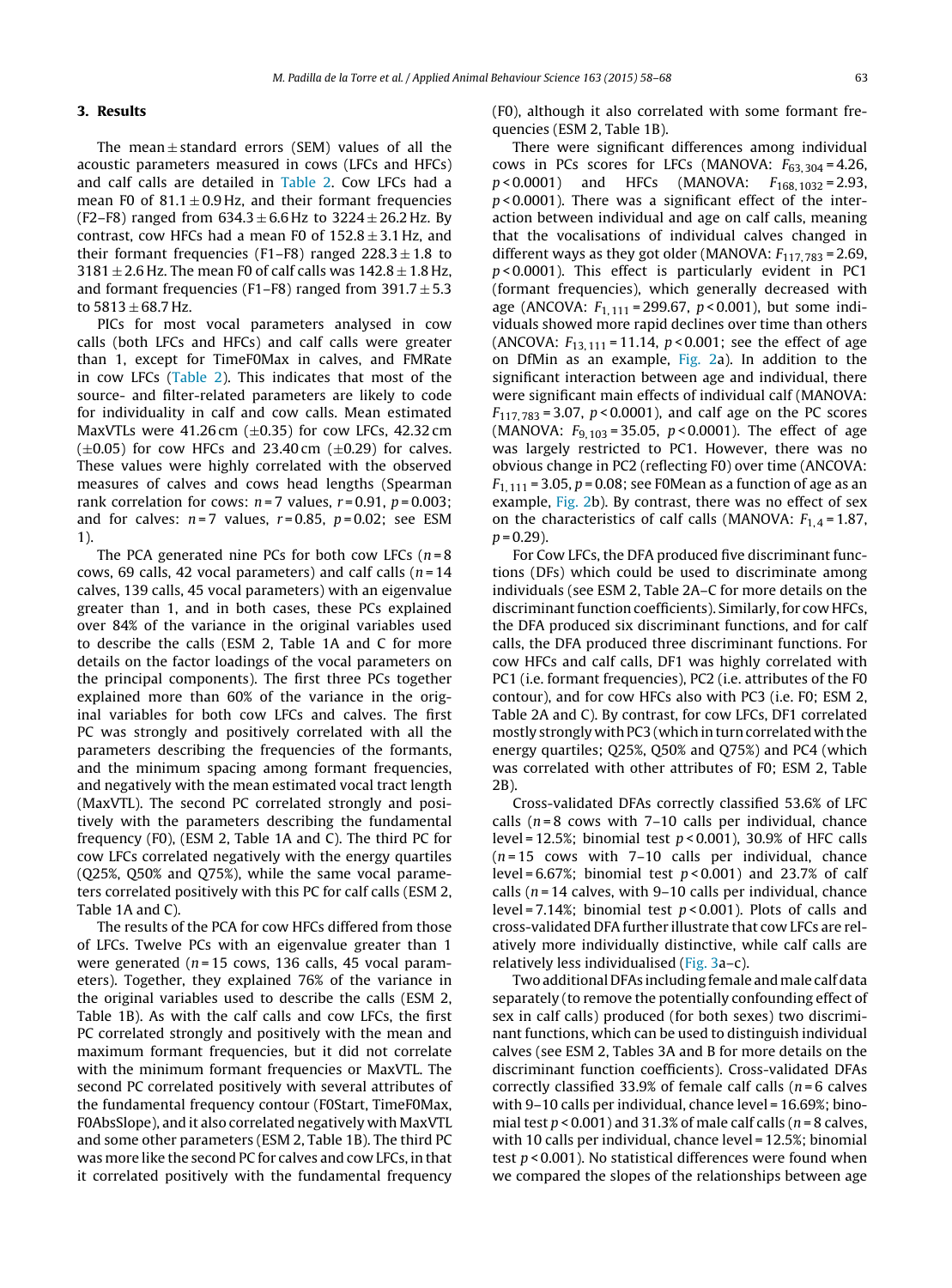#### <span id="page-6-0"></span>**Table 2**

Mean vocal parameters and PIC values (mean ± SEM) for high and low frequency cow calls (HFCs and LFCs), and calf calls. See [Table](#page-3-0) 1 for abbreviations of the vocal parameters.

| Parameter           | Cow LFCs  |            |           | Cow HFCs |            |      | Calf calls |            |     |
|---------------------|-----------|------------|-----------|----------|------------|------|------------|------------|-----|
|                     | Mean      | <b>SEM</b> | PIC       | Mean     | <b>SEM</b> | PIC  | Mean       | <b>SEM</b> | PIC |
| FOStart (Hz)        | 76.5      | 0.9        | 1.4       | 94.2     | 3.2        | 1.3  | 130.1      | 2.1        | 1.1 |
| F0End (Hz)          | 80.0      | 1.1        | 1.5       | 145.4    | 3.6        | 1.2  | 129.8      | 2.1        | 1.1 |
| FOMean (Hz)         | 81.1      | 0.9        | 1.4       | 152.8    | 3.1        | 1.2  | 142.8      | 1.8        | 1.2 |
| FOMin (Hz)          | 74.8      | 1.0        | 1.4       | 91.0     | 2.8        | 1.3  | 121.0      | 1.6        | 1.2 |
| FOMax (Hz)          | 84.7      | 1.0        | 1.5       | 198.7    | 3.6        | 1.4  | 153.3      | 2.1        | 1.1 |
| TimeF0Max (%)       | 66.7      | 2.7        | 1.0       | 73.6     | 1.5        | 1.1  | 65.4       | 1.7        | 0.9 |
| F0AbsSlope (Hz/s)   | 18.8      | 1.6        | 1.3       | 150.9    | 6.7        | 1.2  | 55.7       | 3.2        | 1.1 |
| FOVar(Hz/s)         | 12.9      | 1.3        | 1.2       | 132.4    | 6.0        | 1.2  | 35.9       | 2.1        | 1.0 |
| FMRate $(s^{-1})$   | 1.7       | 0.1        | 0.9       | 2.1      | 0.1        | 1.0  | 1.2        | 0.0        | 1.0 |
| FMExtend (Hz)       | 10.5      | 1.3        | 1.1       | 96.7     | 7.7        | 1,1  | 45.8       | 4.0        | 1.2 |
| $\text{litter}$ (%) | 0.02      | 0.00       | 1.2       | 0.04     | 0.00       | 1.0  | 0.01       | 0.00       | 1.3 |
| Shimmer (%)         | 0.17      | 0.00       | 1.1       | 0.17     | 0.00       | 1.0  | 0.15       | 0.00       | 1.0 |
| F1Mean (Hz)         | NA        | NA         | NA        | 228.3    | 1.8        | 1.0  | 391.7      | 5.3        | 1.1 |
| F2Mean (Hz)         | 634.3     | 6.6        | 1.2       | 644.6    | 3.7        | 1.1  | 1162.0     | 16.0       | 1.1 |
| F3Mean (Hz)         | 1064.0    | 11.7       | 1.1       | 1073.0   | 2.8        | 1.1  | 1939.0     | 24.6       | 1.1 |
| F4Mean (Hz)         | 1513.0    | 16.1       | 1.2       | 1478.0   | 2.5        | 1.1  | 2722.0     | 34.2       | 1.1 |
| F5Mean (Hz)         | 1930.0    | 20.1       | 1.2       | 1889.0   | 2.4        | 1.1  | 3499.0     | 42.3       | 1.1 |
| F6Mean (Hz)         | 2384.0    | 23.0       | 1.1       | 2319.0   | 2.4        | 1.0  | 4280.0     | 50.3       | 1.1 |
| F7Mean (HZ)         | 2819.0    | 25.2       | 1.1       | 2743.0   | 2.2        | 1.1  | 5050.0     | 60.4       | 1.1 |
| F8Mean (Hz)         | 3224.0    | 26.2       | 1.2       | 3181.0   | 2.6        | 1.1  | 5813.0     | 68.7       | 1.1 |
| F1Min (Hz)          | <b>NA</b> | <b>NA</b>  | <b>NA</b> | 171.8    | 2.3        | 1.0  | 312.9      | 5.8        | 1.0 |
| F2Min(Hz)           | 543.9     | 8.73       | 1.2       | 552.1    | 4.2        | 1.1  | 1018.0     | 15.6       | 1.0 |
| F3Min (Hz)          | 961.2     | 12.6       | 1.1       | 971.3    | 3.8        | 1.1  | 1782.0     | 24.1       | 1.1 |
| F4Min (Hz)          | 1403.0    | 17.0       | 1.2       | 1381.0   | 3.1        | 1.0  | 2561.0     | 33.8       | 1.1 |
| F5Min (Hz)          | 1814.0    | 20.5       | 1.2       | 1788.0   | 2.9        | 1.0  | 3335.0     | 42.4       | 1.1 |
| F6Min (Hz)          | 2273.0    | 23.7       | 1.1       | 2210.0   | 3.1        | 1.0  | 4108.0     | 49.5       | 1.1 |
| F7Min (Hz)          | 2697.0    | 26.1       | 1.2       | 2630.0   | 2.9        | 1.0  | 4860.0     | 59.6       | 1.1 |
| F8Min (Hz)          | 3099.0    | 27.5       | 1.1       | 3062.0   | 2.9        | 1.0  | 5627.0     | 68.3       | 1.1 |
| F1Max (Hz)          | <b>NA</b> | <b>NA</b>  | <b>NA</b> | 301.3    | 3.6        | 1.0  | 465.5      | 7.3        | 1.1 |
| F2Max (Hz)          | 735.8     | 8.2        | 1.2       | 745.0    | 4.8        | 1.1  | 1311.0     | 17.3       | 1.1 |
| F3Max (Hz)          | 1186.0    | 12.1       | 1.0       | 1174.0   | 4.1        | 1.0  | 2089.0     | 25.9       | 1.1 |
| F4Max (Hz)          | 1631.0    | 17.4       | 1.1       | 1587.0   | 4.4        | 1.0  | 2891.0     | 35.2       | 1.1 |
| F5Max (Hz)          | 2045.0    | 20.2       | 1.2       | 2005.0   | 4.1        | 1.0  | 3682.0     | 42.7       | 1.1 |
| F6Max (Hz)          | 2494.0    | 23.5       | 1.1       | 2446.0   | 4.4        | 1.0  | 4467.0     | 51.3       | 1.1 |
| F7Max (Hz)          | 2943.0    | 25.8       | 1.1       | 2870.0   | 4.4        | 1.0  | 5248.0     | 61.5       | 1.1 |
| F8Max (Hz)          | 3365.0    | 26.1       | 1.2       | 3313.0   | 4.8        | 1.0  | 6022.0     | 69.3       | 1.1 |
| DfMin(Hz)           | 426.3     | 3.7        | 1.1       | 413.5    | 0.5        | 1,1  | 763.5      | 9.1        | 1.1 |
| MaxVTL (cm)         | 41.26     | 0.3        | 1.1       | 42.3     | 0.0        | 1.16 | 23.4       | 0.2        | 1.2 |
| $Q25\%$ (Hz)        | 112.6     | 5.0        | 1.1       | 172.6    | 4.4        | 1.14 | 259.8      | 14.1       | 1.1 |
| Q50% (Hz)           | 353.1     | 23.6       | 1.1       | 290.9    | 10.3       | 1.24 | 543.2      | 26.0       | 1.1 |
| Q75% (Hz)           | 1227.0    | 92.2       | 1.0       | 595.7    | 32.1       | 1.29 | 1103.0     | 53.7       | 1.0 |
| AmpVar $(dB/s)$     | 8.6       | 0.3        | 1.1       | 38.2     | 1.1        | 1.07 | 11.0       | 0.4        | 1.0 |
| AMRate $(s^{-1})$   | 2.3       | 0.0        | 1.0       | 9.5      | 0.2        | 1.04 | 2.9        | 0.0        | 1.0 |
| AMExtent (dB)       | 4.1       | 0.2        | 1.0       | 4.3      | 0.2        | 1.71 | 4.5        | 0.2        | 1.3 |
| Dur(s)              | 1.3       | 0.0        | 1.2       | 1.2      | 0.0        | 1.28 | 1.4        | 0.0        | 1.1 |

and the first two PCs between males and females (PC1:  $t = -0.11$ , df = 12, p = 0.20; PC2:  $t = -0.23$ , df = 12; p = 0.26).

#### **4. Discussion**

We investigated the potential indicators of individuality in the acoustic parameters of cow and calf vocalisations. We also investigated the changes in vocal parameters of calves as they matured. We were able to distinguish two different types of cow contact calls, associated with different behavioural contexts, and with different acoustic parameters. Low frequency calls (LFCs) were produced with the mouth closed or only partially opened. These calls were only produced bymothers whenthey were inclose proximity to their calves, during the first three or four weeks after birth. By contrast, high frequency calls (HFCs) and calf calls were always produced with the mouth fully opened for at least part of the call. Cows and calves produced contact calls when they became separated (i.e. in another part of the field). Such calls preceded reunion and nursing events. Both cow LFCs and HFCs, and calf calls, were individually distinctive. Nevertheless, there was considerable overlap in the acoustic properties of the calls of different individuals, especially among calves. Calf calls were also affected by age, but not by sex. These results represent the most rigorous and detailed description to date of cattle vocalisations in outdoor, free-ranging, relatively undisturbed conditions. They provide an important reference against which future studies can compare vocal parameters recorded under conditions of poor or good welfare. Our results thus represent an important advance in knowledge of cattle vocalisations, which will assist with their future potential use as noninvasive indicators of welfare [\(Briefer,](#page-9-0) [2012;](#page-9-0) [Briefer](#page-9-0) et [al.,](#page-9-0) [2015;](#page-9-0) [Manteuffel](#page-9-0) et [al.,](#page-9-0) [2004;](#page-9-0) [Watts](#page-9-0) [and](#page-9-0) [Stookey,](#page-9-0) [2000\).](#page-9-0)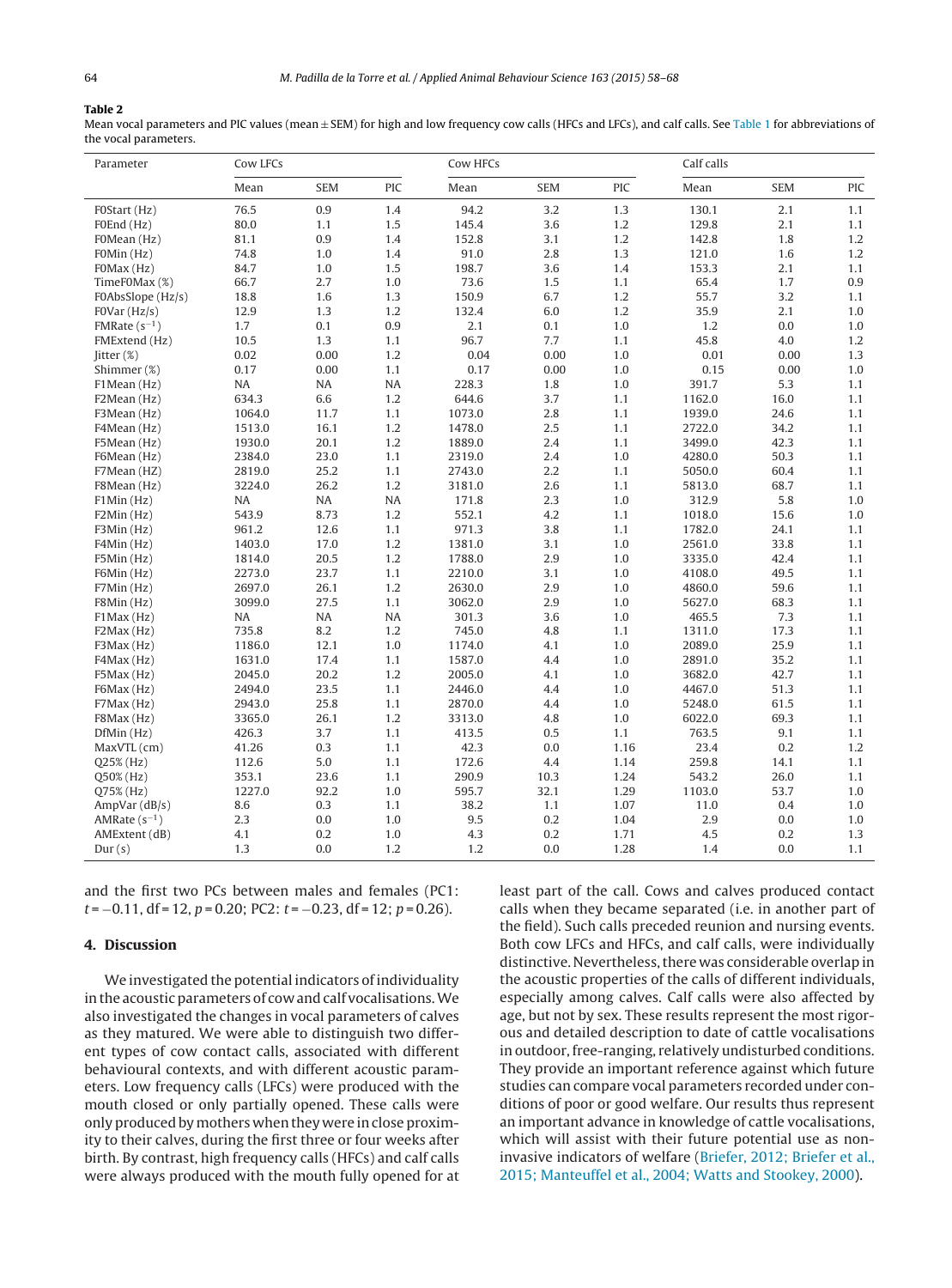<span id="page-7-0"></span>

**Fig. 2.** (a) Effect of calf age on DfMin. Each line represents data from a different individual. ANCOVA with PC1 (which was strongly correlated with various formant characteristics, including DfMin) as the response variable showed that the effect of age and the interaction between age and individual were significant. (b) Effect of calf age on F0Mean. Each line represents data from a different individual. ANCOVA with PC2 (which was strongly correlated with F0) as the response variable showed that there was no significant effect of age.

In species that live in large social groups, individual recognition between parents and offspring using vocal cues is especially likely to occur, because of the high risk of confusion between individuals (e.g. goat, [Briefer](#page-9-0) [and](#page-9-0) [McElligott,](#page-9-0) [2011a;](#page-9-0) sheep, [Sèbe](#page-9-0) et [al.,](#page-9-0) [2007\).](#page-9-0) Our results show that both cow and calf contact calls are individually distinctive.All acoustic parameters analysed (including both source- and filter-related factors) have the potential to be used for individual recognition, as their intra-individual variability is smaller than their inter-individual variability (PIC scores greater than 1). However, for cow HFCs and calf calls, the Discriminant Function Analysis (DFA) revealed that the most important factors for individual identity are the filter-related vocal parameters (formant frequencies). Indeed, the first principal component mostly correlated with formant measures that loaded highly on the first discriminant function of the DFA. By contrast, source-related parameters (fundamental frequency contour) and energy quartiles were the most important factors for individual identity in cow LFCs. The individuality cues that we highlighted could potentially allow cows and calves to recognise each other vocally within social groups. Further playback experiments are needed to test whether conspecifics perceive and use these cues for individual recognition.

In the first study of cattle vocalisations of which we are aware, [Kiley](#page-9-0) [\(1972\)](#page-9-0) classified calls according to their acoustic parameters (F0, amplitude and tonality). Cow LFCs in our study (mean F0 =  $81.17 \pm 0.98$  Hz) were consistent with what [Kiley](#page-9-0) [\(1972\)](#page-9-0) described as an "mm" call (mean F0 = 83 Hz). As in our study, this type of call was described as being produced with a closed mouth, and occurred exclusively when mothers and calves where next to each other [\(Kiley,](#page-9-0) [1972\).](#page-9-0) Such calls have previously been suggested to play an important role in mother–offspring recognition in cattle ([Barfield](#page-9-0) et [al.,](#page-9-0) [1994;](#page-9-0) [Tucker,](#page-9-0) [2009;](#page-9-0) [von](#page-9-0) [Keyserlingk](#page-9-0) [and](#page-9-0) [Weary,](#page-9-0) [2007\),](#page-9-0) and also in other ungulates (e.g. sheep, Ovis aries; [Sèbe](#page-9-0) et [al.,](#page-9-0) [2010\).](#page-9-0) [Kiley](#page-9-0) [\(1972\)](#page-9-0) also reported the



**Fig. 3.** (a) First two discriminant function scores for cow LFCs;  $n = 8$  cows, with  $7 - 10$  calls per individual. Points represent individual calls, while polygons delineate areas of parameter space occupied by calls of different individuals. Cross-validated DFA classified 53.6% of calls correctly. (b) First two discriminant function scores for cow HFCs; n = 15 cows, with 7-10 calls per individual. Cross-validated DFA classified 30.9% of calls correctly. (c) First two discriminant function scores for calf calls;  $n = 14$  calves, with 9-10 calls per individual. Cross-validated DFA classified 23.7% of calls correctly.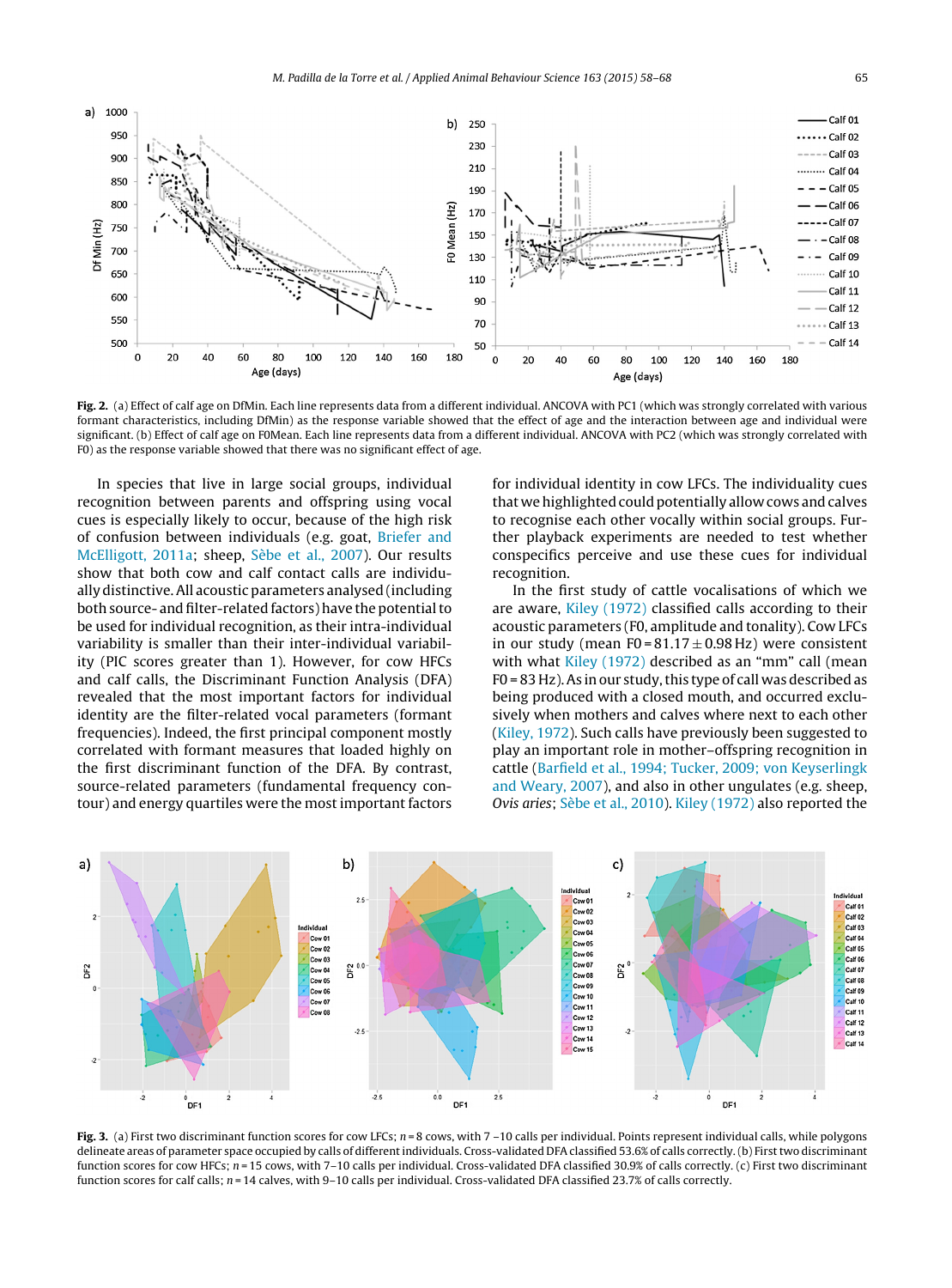production of similar low frequency calls by calves, which contrasts with our findings. The higher frequency type of calls that [Kiley](#page-9-0) [\(1972\)](#page-9-0) described, which could correspond to the cow HFCs that we analysed, had a very broad frequency range (e.g. F0 ranged from 50 to 800 Hz) and were reported to be produced in almost any behavioural context (e.g. fear, isolation, pain, stress, etc.). Hence, they cannot easily be compared with the HFCs described here.

Although previous studies have suggested the existence of individual differences in cattle vocalisations ([Barfield](#page-9-0) et [al.,](#page-9-0) [1994;](#page-9-0) [Hall](#page-9-0) et [al.,](#page-9-0) [1988;](#page-9-0) [Kiley,](#page-9-0) [1972\),](#page-9-0) none have examined the acoustic characteristics in detail using the source–filter framework. Cow LFCs have relatively strong individuality (cross-validated DFA classified 53.6% of calls correct, chance level = 12.5%) and this is consistent with previous suggestions that cow LFCs are used for mother–offspring recognition ([Barfield](#page-9-0) et [al.,](#page-9-0) [1994;](#page-9-0) [Kiley,](#page-9-0) [1972;](#page-9-0) [Tucker,](#page-9-0) [2009;](#page-9-0) [von](#page-9-0) [Keyserlingk](#page-9-0) [and](#page-9-0) [Weary,](#page-9-0) [2007\).](#page-9-0) Similar classifications have been found in contact calls of other mammals (e.g. 69.9% in adult female goats, [Briefer](#page-9-0) [and](#page-9-0) [McElligott,](#page-9-0) [2011a;](#page-9-0) 64% for adult females in Atlantic Walrus, Odobenus rosmarus rosmarus, [Charrier](#page-9-0) et [al.,](#page-9-0) [2010;](#page-9-0) 60% for adult African elephants, [Soltis](#page-9-0) et [al.,](#page-9-0) [2005\).](#page-9-0) By contrast, cross-validated DFA of the cow HFCs classified only 30.9% of calls correctly (chance level = 6.67%). This suggests that HFCs may play a less important role in the recognition of mothers by calves than LFCs, which are typically produced by cows very soon after calving. Recognition by 24 h old calves of their own mother has been observed previously ([Marchant-Forde](#page-9-0) et [al.,](#page-9-0) [2002\).](#page-9-0) It is likely that early recognition of a mother's calls by offspring could be achieved through LFCs, as observed in other ungulates such as sheep (48 h old, mother–offspring recognition; [Sèbe](#page-9-0) et [al.,](#page-9-0) [2010\).](#page-9-0)

Although, we showed that calf vocalisations are individually distinctive, the cross-validated DFA of calf calls correctly classified only 23.7% of calls (chance level = 7.14%), which is relatively low. It is likely that calf vocalisations were changing over time as they grew larger. Given that our analyses were based on a sample of calls recorded over a long period (from 6 days up to 173 days old), age-related variation in call characteristics could partially mask the differences among individuals.

Age strongly affected the acoustic parameters of calf calls; PC1 (which correlated most strongly with formant frequencies) decreased as the calves got older. By contrast, there was no obvious effect of age on PC2, which correlated most strongly with F0. According to the source–filter theory, formant frequencies are determined by the length and shape of the vocal tract, mouth and nasal cavities ([Fant,](#page-9-0) [1960;](#page-9-0) [Titze,](#page-9-0) [1994\).](#page-9-0) The vocal tract grows with the rest of the body as an animal matures and its length is directly dependent on body size [\(Briefer](#page-9-0) [and](#page-9-0) [McElligott,](#page-9-0) [2011b;](#page-9-0) [Taylor](#page-9-0) [and](#page-9-0) [Reby,](#page-9-0) [2010\).](#page-9-0) As a result, there is usually a negative relationship between the frequency spacing between successive formants and body size among adult individuals of several species (red deer, Cervus elaphus, [Reby](#page-9-0) [and](#page-9-0) [McComb,](#page-9-0) [2003;](#page-9-0) fallow deer, [Vannoni](#page-10-0) [and](#page-10-0) [McElligott,](#page-10-0) [2008\),](#page-10-0) as well as in juveniles as they grow (goats, [Briefer](#page-9-0) [and](#page-9-0) [McElligott,](#page-9-0) [2011b\).](#page-9-0) The age-related changes in formant frequencies in calf calls that we found are thus probably the

result of the lengthening of the vocal tract during growth. Unlike filter-related formant frequencies, source-related parameters, and in particular F0 contour, are typically weakly correlated with body size [\(Fitch,](#page-9-0) [1997;](#page-9-0) [Reby](#page-9-0) [and](#page-9-0) [McComb,](#page-9-0) [2003\).](#page-9-0) Differences in source-related characteristics of the vocalisations are determined by variation in sub-glottal pressure and by the length and tension of the vocal folds [\(Titze,](#page-10-0) [1994\).](#page-10-0) Because the tissues of the larynx are soft and unconstrained by skeletal structures, the sounds they produce do not vary predictably with body size [\(Fitch,](#page-9-0) [1997\).](#page-9-0) This may explain the absence of an age effect on the acoustic parameters associated with F0 in calves.

Our study was carried out using animals that lived in large open fields, with relatively little human disturbance, and without artificial stressors such as social isolation. By contrast, the few studies that have previously investigated cattle vocalisations have been carried out in the context of intensive management ([Grandin,](#page-9-0) [1998,](#page-9-0) [2001;](#page-9-0) [Ikeda](#page-9-0) [and](#page-9-0) [Ishii,](#page-9-0) [2008;](#page-9-0) [Thomas](#page-9-0) et [al.,](#page-9-0) [2001;](#page-9-0) [Watts](#page-9-0) [and](#page-9-0) [Stookey,](#page-9-0) [1999,](#page-9-0) [2000,](#page-9-0) [2001;](#page-9-0) [Weary](#page-9-0) [and](#page-9-0) [Chua,](#page-9-0) [2000\).](#page-9-0) Furthermore, these previous studies only included a few vocal parameters (usually F0). For example, [Thomas](#page-10-0) et [al.](#page-10-0) [\(2001\)](#page-10-0) reported that dairy calves had higher F0 when fed conventionally than when fed more milk and more often  $(126.6 \pm 2.2 \text{ versus } 109.0 \pm 3.1 \text{ Hz})$ . However, we found that the calves in our study, which were kept with their mothers during lactation period under semi-natural conditions, had on average even higher F0 ( $142.8 \pm 1.80$  Hz). Similarly, [Ikeda](#page-9-0) [and](#page-9-0) [Ishii](#page-9-0) [\(2008\)](#page-9-0) showed that vocalisations of a single cow in two different stressful conditions (hungry and separated from her calf), were acoustically different. Calls produced by a cow after separation from her calf had higher F0 (around 330 Hz) than those produced under hunger condition (around 250 Hz; [Ikeda](#page-9-0) [and](#page-9-0) [Ishii,](#page-9-0) [2008\).](#page-9-0) In our study, cows which had naturally become separated from their calves (without artificial isolation) had considerably lower F0 (HFCs =  $152.8 \pm 3.10$  Hz), which probably represents better the natural frequency of cow contact calls than measurements in previous studies. Other studies measured some acoustic parameters in cattle calls during potentially painful contexts (e.g. prodding with electric prods; [Grandin,](#page-9-0) [1998;](#page-9-0) in a stunning box; [Grandin,](#page-9-0) [2001;](#page-9-0) and iron branding; [Watts](#page-10-0) [and](#page-10-0) [Stookey,](#page-10-0) [1999\).](#page-10-0) Unfortunately, none reported any F0 value or carried out formant analysis, to which we might compare our results.

#### **5. Conclusion**

Our study provides a very detailed description of the acoustic structure and information content of cow and calf contact calls in a relatively undisturbed farm setting. We found evidence for individuality cues in cow and calf vocalisations. We identified the key sources of individual variation in cow and calf contact calls, which include both source-related parameters (F0 and associated variables) and filter-related parameters (mostly describing formant frequencies). The acoustic features of calf calls were variable during development, probably due to the lengthening of the vocal tract as they grew. Therefore, some individuals showed more rapid declines in formant frequencies over time than others. The methodology employed in this study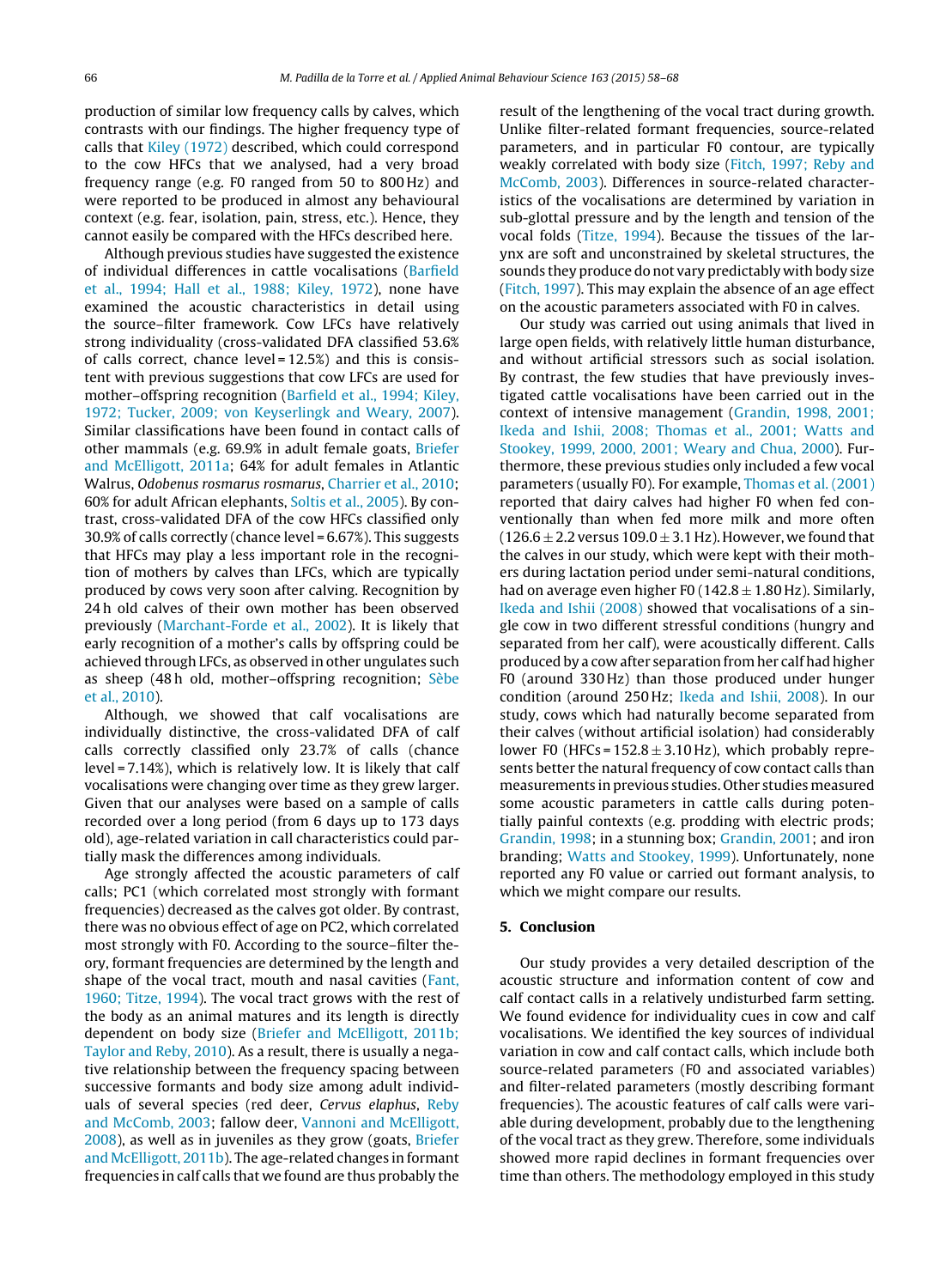<span id="page-9-0"></span>could be applied in future studies investigating vocalisations in behavioural contexts other than mother–offspring communication, and provides a reference for studies seeking to develop vocal indicators of welfare in cattle.

#### **Acknowledgments**

We are grateful to Catherine Hackett, Desire Hackett and David Hackett for their help and free access to the animals on their farm (Radcliffe on Trent, Nottinghamshire, UK).We thank David Reby for providing the custom built program in Praat. We are grateful to the editor and two anonymous referees for helpful comments on the manuscript. MPdlT was funded by the National Council of Science and Technology, Mexico (CONACYT) PhD scholarship (Scholarship No. 304365), and EFB by a Swiss National Science Foundation fellowship. The Universities Federation for Animal Welfare (UFAW) funded the pilot study conducted by Victoria Ratcliffe that led to this research.

#### **Appendix A. Supplementary data**

Supplementary data associated with this article can be found, in the online version, at [http://dx.doi.org/10.1016/j.](http://dx.doi.org/10.1016/j.applanim.2014.11.017) [applanim.2014.11.017](http://dx.doi.org/10.1016/j.applanim.2014.11.017).

# **References**

- Barfield, C.H., Tang-Martinez, Z., Trainer, J.M., 1994. [Domestic](http://refhub.elsevier.com/S0168-1591(14)00304-9/sbref0005) [calves](http://refhub.elsevier.com/S0168-1591(14)00304-9/sbref0005) [\(](http://refhub.elsevier.com/S0168-1591(14)00304-9/sbref0005)[Bos](http://refhub.elsevier.com/S0168-1591(14)00304-9/sbref0005) [taurus](http://refhub.elsevier.com/S0168-1591(14)00304-9/sbref0005)[\)](http://refhub.elsevier.com/S0168-1591(14)00304-9/sbref0005) [recognize](http://refhub.elsevier.com/S0168-1591(14)00304-9/sbref0005) [their](http://refhub.elsevier.com/S0168-1591(14)00304-9/sbref0005) [own](http://refhub.elsevier.com/S0168-1591(14)00304-9/sbref0005) [mothers](http://refhub.elsevier.com/S0168-1591(14)00304-9/sbref0005) [by](http://refhub.elsevier.com/S0168-1591(14)00304-9/sbref0005) [auditory](http://refhub.elsevier.com/S0168-1591(14)00304-9/sbref0005) [cues.](http://refhub.elsevier.com/S0168-1591(14)00304-9/sbref0005) [Ethology](http://refhub.elsevier.com/S0168-1591(14)00304-9/sbref0005) [97,](http://refhub.elsevier.com/S0168-1591(14)00304-9/sbref0005) [257](http://refhub.elsevier.com/S0168-1591(14)00304-9/sbref0005)–[264.](http://refhub.elsevier.com/S0168-1591(14)00304-9/sbref0005)
- Boersma, P., Weenink, D., 2009. Praat: doing phonetics by computer. <http://www.praat.org/>
- Boissy, A., Manteuffel, G., Jensen, M.B., Moe, R.O., Spruijt, B., Keeling, L.J., Winckler, C., Forkman, B., Dimitrov, I., Langbein, J., Bakken, M., Veissier, I., Aubert, A., 2007. [Assessment](http://refhub.elsevier.com/S0168-1591(14)00304-9/sbref0015) [of](http://refhub.elsevier.com/S0168-1591(14)00304-9/sbref0015) [positive](http://refhub.elsevier.com/S0168-1591(14)00304-9/sbref0015) [emotions](http://refhub.elsevier.com/S0168-1591(14)00304-9/sbref0015) [in](http://refhub.elsevier.com/S0168-1591(14)00304-9/sbref0015) [ani](http://refhub.elsevier.com/S0168-1591(14)00304-9/sbref0015)[mals](http://refhub.elsevier.com/S0168-1591(14)00304-9/sbref0015) [to](http://refhub.elsevier.com/S0168-1591(14)00304-9/sbref0015) [improve](http://refhub.elsevier.com/S0168-1591(14)00304-9/sbref0015) [their](http://refhub.elsevier.com/S0168-1591(14)00304-9/sbref0015) [welfare.](http://refhub.elsevier.com/S0168-1591(14)00304-9/sbref0015) [Physiol.](http://refhub.elsevier.com/S0168-1591(14)00304-9/sbref0015) [Behav.](http://refhub.elsevier.com/S0168-1591(14)00304-9/sbref0015) [92,](http://refhub.elsevier.com/S0168-1591(14)00304-9/sbref0015) [375–397.](http://refhub.elsevier.com/S0168-1591(14)00304-9/sbref0015)
- Briefer, E.F., 2012. [Vocal](http://refhub.elsevier.com/S0168-1591(14)00304-9/sbref0020) [expression](http://refhub.elsevier.com/S0168-1591(14)00304-9/sbref0020) [of](http://refhub.elsevier.com/S0168-1591(14)00304-9/sbref0020) [emotions](http://refhub.elsevier.com/S0168-1591(14)00304-9/sbref0020) [in](http://refhub.elsevier.com/S0168-1591(14)00304-9/sbref0020) [mammals:](http://refhub.elsevier.com/S0168-1591(14)00304-9/sbref0020) [mechanism](http://refhub.elsevier.com/S0168-1591(14)00304-9/sbref0020) [of](http://refhub.elsevier.com/S0168-1591(14)00304-9/sbref0020) [production](http://refhub.elsevier.com/S0168-1591(14)00304-9/sbref0020) [and](http://refhub.elsevier.com/S0168-1591(14)00304-9/sbref0020) [evidence.](http://refhub.elsevier.com/S0168-1591(14)00304-9/sbref0020) [J.](http://refhub.elsevier.com/S0168-1591(14)00304-9/sbref0020) [Zool.](http://refhub.elsevier.com/S0168-1591(14)00304-9/sbref0020) [288,](http://refhub.elsevier.com/S0168-1591(14)00304-9/sbref0020) [1](http://refhub.elsevier.com/S0168-1591(14)00304-9/sbref0020)–[20.](http://refhub.elsevier.com/S0168-1591(14)00304-9/sbref0020)
- Briefer, E., McElligott, A.G., 2011a. [Mutual](http://refhub.elsevier.com/S0168-1591(14)00304-9/sbref0025) [mother–offspring](http://refhub.elsevier.com/S0168-1591(14)00304-9/sbref0025) [vocal](http://refhub.elsevier.com/S0168-1591(14)00304-9/sbref0025) [recog](http://refhub.elsevier.com/S0168-1591(14)00304-9/sbref0025)[nition](http://refhub.elsevier.com/S0168-1591(14)00304-9/sbref0025) [in](http://refhub.elsevier.com/S0168-1591(14)00304-9/sbref0025) [an](http://refhub.elsevier.com/S0168-1591(14)00304-9/sbref0025) [ungulate](http://refhub.elsevier.com/S0168-1591(14)00304-9/sbref0025) [hider](http://refhub.elsevier.com/S0168-1591(14)00304-9/sbref0025) [species](http://refhub.elsevier.com/S0168-1591(14)00304-9/sbref0025) [\(](http://refhub.elsevier.com/S0168-1591(14)00304-9/sbref0025)[Capra](http://refhub.elsevier.com/S0168-1591(14)00304-9/sbref0025) [hircus](http://refhub.elsevier.com/S0168-1591(14)00304-9/sbref0025)[\).](http://refhub.elsevier.com/S0168-1591(14)00304-9/sbref0025) [Anim.](http://refhub.elsevier.com/S0168-1591(14)00304-9/sbref0025) [Cogn.](http://refhub.elsevier.com/S0168-1591(14)00304-9/sbref0025) [14,](http://refhub.elsevier.com/S0168-1591(14)00304-9/sbref0025) [585](http://refhub.elsevier.com/S0168-1591(14)00304-9/sbref0025)–[598.](http://refhub.elsevier.com/S0168-1591(14)00304-9/sbref0025)
- Briefer, E., McElligott, A.G., 2011b. [Indicators](http://refhub.elsevier.com/S0168-1591(14)00304-9/sbref0030) [of](http://refhub.elsevier.com/S0168-1591(14)00304-9/sbref0030) [age,](http://refhub.elsevier.com/S0168-1591(14)00304-9/sbref0030) [body](http://refhub.elsevier.com/S0168-1591(14)00304-9/sbref0030) [size](http://refhub.elsevier.com/S0168-1591(14)00304-9/sbref0030) [and](http://refhub.elsevier.com/S0168-1591(14)00304-9/sbref0030) [sex](http://refhub.elsevier.com/S0168-1591(14)00304-9/sbref0030) [in](http://refhub.elsevier.com/S0168-1591(14)00304-9/sbref0030) [goat](http://refhub.elsevier.com/S0168-1591(14)00304-9/sbref0030) [kid](http://refhub.elsevier.com/S0168-1591(14)00304-9/sbref0030) [calls](http://refhub.elsevier.com/S0168-1591(14)00304-9/sbref0030) [revealed](http://refhub.elsevier.com/S0168-1591(14)00304-9/sbref0030) [using](http://refhub.elsevier.com/S0168-1591(14)00304-9/sbref0030) [the](http://refhub.elsevier.com/S0168-1591(14)00304-9/sbref0030) [source–filter](http://refhub.elsevier.com/S0168-1591(14)00304-9/sbref0030) [theory.](http://refhub.elsevier.com/S0168-1591(14)00304-9/sbref0030) [Appl.](http://refhub.elsevier.com/S0168-1591(14)00304-9/sbref0030) [Anim.](http://refhub.elsevier.com/S0168-1591(14)00304-9/sbref0030) [Behav.](http://refhub.elsevier.com/S0168-1591(14)00304-9/sbref0030) [Sci.](http://refhub.elsevier.com/S0168-1591(14)00304-9/sbref0030) [133,](http://refhub.elsevier.com/S0168-1591(14)00304-9/sbref0030) [175](http://refhub.elsevier.com/S0168-1591(14)00304-9/sbref0030)–[185.](http://refhub.elsevier.com/S0168-1591(14)00304-9/sbref0030)
- Briefer, E.F., Tettamanti, F., McElligott, A.G., 2015. Emotions in goats: mapping physiological, behavioural and vocal profiles. Anim. Behav. 99, 131–143.
- Briefer, E.,Vanonni, E., McElligott,A.G., 2010. [Quality](http://refhub.elsevier.com/S0168-1591(14)00304-9/sbref0040) [prevails](http://refhub.elsevier.com/S0168-1591(14)00304-9/sbref0040) [over](http://refhub.elsevier.com/S0168-1591(14)00304-9/sbref0040) [identity](http://refhub.elsevier.com/S0168-1591(14)00304-9/sbref0040) [in](http://refhub.elsevier.com/S0168-1591(14)00304-9/sbref0040) [the](http://refhub.elsevier.com/S0168-1591(14)00304-9/sbref0040) [sexually](http://refhub.elsevier.com/S0168-1591(14)00304-9/sbref0040) [selected](http://refhub.elsevier.com/S0168-1591(14)00304-9/sbref0040) [vocalisations](http://refhub.elsevier.com/S0168-1591(14)00304-9/sbref0040) [of](http://refhub.elsevier.com/S0168-1591(14)00304-9/sbref0040) [an](http://refhub.elsevier.com/S0168-1591(14)00304-9/sbref0040) [ageing](http://refhub.elsevier.com/S0168-1591(14)00304-9/sbref0040) [mammal.](http://refhub.elsevier.com/S0168-1591(14)00304-9/sbref0040) [BMC](http://refhub.elsevier.com/S0168-1591(14)00304-9/sbref0040) [Biol.](http://refhub.elsevier.com/S0168-1591(14)00304-9/sbref0040) [8,](http://refhub.elsevier.com/S0168-1591(14)00304-9/sbref0040) [e35.](http://refhub.elsevier.com/S0168-1591(14)00304-9/sbref0040)
- Broom, D.M., 1986. [Indicators](http://refhub.elsevier.com/S0168-1591(14)00304-9/sbref0045) [of](http://refhub.elsevier.com/S0168-1591(14)00304-9/sbref0045) [poor](http://refhub.elsevier.com/S0168-1591(14)00304-9/sbref0045) [welfare.](http://refhub.elsevier.com/S0168-1591(14)00304-9/sbref0045) [Br.](http://refhub.elsevier.com/S0168-1591(14)00304-9/sbref0045) [Vet.](http://refhub.elsevier.com/S0168-1591(14)00304-9/sbref0045) [J.](http://refhub.elsevier.com/S0168-1591(14)00304-9/sbref0045) [142,](http://refhub.elsevier.com/S0168-1591(14)00304-9/sbref0045) [524–526.](http://refhub.elsevier.com/S0168-1591(14)00304-9/sbref0045)
- Byrne, G., Soumi, S.J., 1999. [Social](http://refhub.elsevier.com/S0168-1591(14)00304-9/sbref0050) [separation](http://refhub.elsevier.com/S0168-1591(14)00304-9/sbref0050) [in](http://refhub.elsevier.com/S0168-1591(14)00304-9/sbref0050) [infant](http://refhub.elsevier.com/S0168-1591(14)00304-9/sbref0050) [Cebus](http://refhub.elsevier.com/S0168-1591(14)00304-9/sbref0050) [apella](http://refhub.elsevier.com/S0168-1591(14)00304-9/sbref0050)[:](http://refhub.elsevier.com/S0168-1591(14)00304-9/sbref0050) [pat](http://refhub.elsevier.com/S0168-1591(14)00304-9/sbref0050)[terns](http://refhub.elsevier.com/S0168-1591(14)00304-9/sbref0050) [of](http://refhub.elsevier.com/S0168-1591(14)00304-9/sbref0050) [behaviour](http://refhub.elsevier.com/S0168-1591(14)00304-9/sbref0050) [and](http://refhub.elsevier.com/S0168-1591(14)00304-9/sbref0050) [cortisol](http://refhub.elsevier.com/S0168-1591(14)00304-9/sbref0050) [response.](http://refhub.elsevier.com/S0168-1591(14)00304-9/sbref0050) [Int.](http://refhub.elsevier.com/S0168-1591(14)00304-9/sbref0050) [J.](http://refhub.elsevier.com/S0168-1591(14)00304-9/sbref0050) [Dev.](http://refhub.elsevier.com/S0168-1591(14)00304-9/sbref0050) [Neurosci.](http://refhub.elsevier.com/S0168-1591(14)00304-9/sbref0050) [17,](http://refhub.elsevier.com/S0168-1591(14)00304-9/sbref0050) [265–274.](http://refhub.elsevier.com/S0168-1591(14)00304-9/sbref0050)
- Charrier, I., Aubin, T., Mathevon, N., 2010. [Mother–calf](http://refhub.elsevier.com/S0168-1591(14)00304-9/sbref0055) [vocal](http://refhub.elsevier.com/S0168-1591(14)00304-9/sbref0055) [communica](http://refhub.elsevier.com/S0168-1591(14)00304-9/sbref0055)[tion](http://refhub.elsevier.com/S0168-1591(14)00304-9/sbref0055) [in](http://refhub.elsevier.com/S0168-1591(14)00304-9/sbref0055) [Atlantic](http://refhub.elsevier.com/S0168-1591(14)00304-9/sbref0055) [walrus:](http://refhub.elsevier.com/S0168-1591(14)00304-9/sbref0055) [a](http://refhub.elsevier.com/S0168-1591(14)00304-9/sbref0055) [first](http://refhub.elsevier.com/S0168-1591(14)00304-9/sbref0055) [field](http://refhub.elsevier.com/S0168-1591(14)00304-9/sbref0055) [experimental](http://refhub.elsevier.com/S0168-1591(14)00304-9/sbref0055) [study.](http://refhub.elsevier.com/S0168-1591(14)00304-9/sbref0055) [Anim.](http://refhub.elsevier.com/S0168-1591(14)00304-9/sbref0055) [Cogn.](http://refhub.elsevier.com/S0168-1591(14)00304-9/sbref0055) [13,](http://refhub.elsevier.com/S0168-1591(14)00304-9/sbref0055) [471–482.](http://refhub.elsevier.com/S0168-1591(14)00304-9/sbref0055)
- Fant, G., 1960. [Acoustic](http://refhub.elsevier.com/S0168-1591(14)00304-9/sbref0060) [Theory](http://refhub.elsevier.com/S0168-1591(14)00304-9/sbref0060) [of](http://refhub.elsevier.com/S0168-1591(14)00304-9/sbref0060) [Speech](http://refhub.elsevier.com/S0168-1591(14)00304-9/sbref0060) [Production.](http://refhub.elsevier.com/S0168-1591(14)00304-9/sbref0060) [Mouton,](http://refhub.elsevier.com/S0168-1591(14)00304-9/sbref0060) [The](http://refhub.elsevier.com/S0168-1591(14)00304-9/sbref0060) [Hague.](http://refhub.elsevier.com/S0168-1591(14)00304-9/sbref0060) Fischer, J., Hammerschmidt, K., Cheney, D.L., Seyfarth, R.M., 2002. [Acoustic](http://refhub.elsevier.com/S0168-1591(14)00304-9/sbref0065) [features](http://refhub.elsevier.com/S0168-1591(14)00304-9/sbref0065) [of](http://refhub.elsevier.com/S0168-1591(14)00304-9/sbref0065) [males](http://refhub.elsevier.com/S0168-1591(14)00304-9/sbref0065) [baboon](http://refhub.elsevier.com/S0168-1591(14)00304-9/sbref0065) [loud](http://refhub.elsevier.com/S0168-1591(14)00304-9/sbref0065) [calls:](http://refhub.elsevier.com/S0168-1591(14)00304-9/sbref0065) [influences](http://refhub.elsevier.com/S0168-1591(14)00304-9/sbref0065) [of](http://refhub.elsevier.com/S0168-1591(14)00304-9/sbref0065) [context,](http://refhub.elsevier.com/S0168-1591(14)00304-9/sbref0065) [age,](http://refhub.elsevier.com/S0168-1591(14)00304-9/sbref0065) [and](http://refhub.elsevier.com/S0168-1591(14)00304-9/sbref0065)
- [individuality.](http://refhub.elsevier.com/S0168-1591(14)00304-9/sbref0065) [J.](http://refhub.elsevier.com/S0168-1591(14)00304-9/sbref0065) [Acoust.](http://refhub.elsevier.com/S0168-1591(14)00304-9/sbref0065) [Soc.](http://refhub.elsevier.com/S0168-1591(14)00304-9/sbref0065) [Am.](http://refhub.elsevier.com/S0168-1591(14)00304-9/sbref0065) [1111,](http://refhub.elsevier.com/S0168-1591(14)00304-9/sbref0065) [1465–1474.](http://refhub.elsevier.com/S0168-1591(14)00304-9/sbref0065) Fitch, W.T., 1997. [Vocal](http://refhub.elsevier.com/S0168-1591(14)00304-9/sbref0070) [tract](http://refhub.elsevier.com/S0168-1591(14)00304-9/sbref0070) [length](http://refhub.elsevier.com/S0168-1591(14)00304-9/sbref0070) [and](http://refhub.elsevier.com/S0168-1591(14)00304-9/sbref0070) [formant](http://refhub.elsevier.com/S0168-1591(14)00304-9/sbref0070) [frequency](http://refhub.elsevier.com/S0168-1591(14)00304-9/sbref0070) [dispersion](http://refhub.elsevier.com/S0168-1591(14)00304-9/sbref0070)
- [correlate](http://refhub.elsevier.com/S0168-1591(14)00304-9/sbref0070) [with](http://refhub.elsevier.com/S0168-1591(14)00304-9/sbref0070) [body](http://refhub.elsevier.com/S0168-1591(14)00304-9/sbref0070) [size](http://refhub.elsevier.com/S0168-1591(14)00304-9/sbref0070) [in](http://refhub.elsevier.com/S0168-1591(14)00304-9/sbref0070) [rhesus](http://refhub.elsevier.com/S0168-1591(14)00304-9/sbref0070) [macaques.](http://refhub.elsevier.com/S0168-1591(14)00304-9/sbref0070) [J.](http://refhub.elsevier.com/S0168-1591(14)00304-9/sbref0070) [Acoust.](http://refhub.elsevier.com/S0168-1591(14)00304-9/sbref0070) [Soc.](http://refhub.elsevier.com/S0168-1591(14)00304-9/sbref0070) [Am.](http://refhub.elsevier.com/S0168-1591(14)00304-9/sbref0070) [102,](http://refhub.elsevier.com/S0168-1591(14)00304-9/sbref0070) [1213](http://refhub.elsevier.com/S0168-1591(14)00304-9/sbref0070)–[1222.](http://refhub.elsevier.com/S0168-1591(14)00304-9/sbref0070)
- Grandin, T., 1998. [The](http://refhub.elsevier.com/S0168-1591(14)00304-9/sbref0075) [feasibility](http://refhub.elsevier.com/S0168-1591(14)00304-9/sbref0075) [of](http://refhub.elsevier.com/S0168-1591(14)00304-9/sbref0075) [using](http://refhub.elsevier.com/S0168-1591(14)00304-9/sbref0075) [vocalization](http://refhub.elsevier.com/S0168-1591(14)00304-9/sbref0075) [scoring](http://refhub.elsevier.com/S0168-1591(14)00304-9/sbref0075) [as](http://refhub.elsevier.com/S0168-1591(14)00304-9/sbref0075) [an](http://refhub.elsevier.com/S0168-1591(14)00304-9/sbref0075) [indi](http://refhub.elsevier.com/S0168-1591(14)00304-9/sbref0075)[cator](http://refhub.elsevier.com/S0168-1591(14)00304-9/sbref0075) [of](http://refhub.elsevier.com/S0168-1591(14)00304-9/sbref0075) [poor](http://refhub.elsevier.com/S0168-1591(14)00304-9/sbref0075) [welfare](http://refhub.elsevier.com/S0168-1591(14)00304-9/sbref0075) [during](http://refhub.elsevier.com/S0168-1591(14)00304-9/sbref0075) [cattle](http://refhub.elsevier.com/S0168-1591(14)00304-9/sbref0075) [slaughter.](http://refhub.elsevier.com/S0168-1591(14)00304-9/sbref0075) [Appl.](http://refhub.elsevier.com/S0168-1591(14)00304-9/sbref0075) [Anim.](http://refhub.elsevier.com/S0168-1591(14)00304-9/sbref0075) [Behav.](http://refhub.elsevier.com/S0168-1591(14)00304-9/sbref0075) [Sci.](http://refhub.elsevier.com/S0168-1591(14)00304-9/sbref0075) [56,](http://refhub.elsevier.com/S0168-1591(14)00304-9/sbref0075) [121](http://refhub.elsevier.com/S0168-1591(14)00304-9/sbref0075)–[128.](http://refhub.elsevier.com/S0168-1591(14)00304-9/sbref0075)
- Grandin, T., 2001. [Cattle](http://refhub.elsevier.com/S0168-1591(14)00304-9/sbref0080) [vocalizations](http://refhub.elsevier.com/S0168-1591(14)00304-9/sbref0080) [are](http://refhub.elsevier.com/S0168-1591(14)00304-9/sbref0080) [associated](http://refhub.elsevier.com/S0168-1591(14)00304-9/sbref0080) [with](http://refhub.elsevier.com/S0168-1591(14)00304-9/sbref0080) [handling](http://refhub.elsevier.com/S0168-1591(14)00304-9/sbref0080) [and](http://refhub.elsevier.com/S0168-1591(14)00304-9/sbref0080) [equipment](http://refhub.elsevier.com/S0168-1591(14)00304-9/sbref0080) [problems](http://refhub.elsevier.com/S0168-1591(14)00304-9/sbref0080) [at](http://refhub.elsevier.com/S0168-1591(14)00304-9/sbref0080) [beef](http://refhub.elsevier.com/S0168-1591(14)00304-9/sbref0080) [slaughter](http://refhub.elsevier.com/S0168-1591(14)00304-9/sbref0080) [plants.](http://refhub.elsevier.com/S0168-1591(14)00304-9/sbref0080) [Appl.](http://refhub.elsevier.com/S0168-1591(14)00304-9/sbref0080) [Anim.](http://refhub.elsevier.com/S0168-1591(14)00304-9/sbref0080) [Behav.](http://refhub.elsevier.com/S0168-1591(14)00304-9/sbref0080) [Sci.](http://refhub.elsevier.com/S0168-1591(14)00304-9/sbref0080) [71,](http://refhub.elsevier.com/S0168-1591(14)00304-9/sbref0080) [191–201.](http://refhub.elsevier.com/S0168-1591(14)00304-9/sbref0080)
- Hall, S.J.G., Vince, M., Shillito, E., Garson, P.J., 1988. [Vocalisations](http://refhub.elsevier.com/S0168-1591(14)00304-9/sbref0085) [of](http://refhub.elsevier.com/S0168-1591(14)00304-9/sbref0085) [the](http://refhub.elsevier.com/S0168-1591(14)00304-9/sbref0085) [Chillingham](http://refhub.elsevier.com/S0168-1591(14)00304-9/sbref0085) [cattle.](http://refhub.elsevier.com/S0168-1591(14)00304-9/sbref0085) [Behaviour](http://refhub.elsevier.com/S0168-1591(14)00304-9/sbref0085) [104,](http://refhub.elsevier.com/S0168-1591(14)00304-9/sbref0085) [78](http://refhub.elsevier.com/S0168-1591(14)00304-9/sbref0085)–[104.](http://refhub.elsevier.com/S0168-1591(14)00304-9/sbref0085)
- Huberty, C.J., Olejnik, S., 2006. [Applied](http://refhub.elsevier.com/S0168-1591(14)00304-9/sbref0090) [MANOVA](http://refhub.elsevier.com/S0168-1591(14)00304-9/sbref0090) [and](http://refhub.elsevier.com/S0168-1591(14)00304-9/sbref0090) [Discriminant](http://refhub.elsevier.com/S0168-1591(14)00304-9/sbref0090) [Anal](http://refhub.elsevier.com/S0168-1591(14)00304-9/sbref0090)[ysis.](http://refhub.elsevier.com/S0168-1591(14)00304-9/sbref0090) [Wiley-Interscience,](http://refhub.elsevier.com/S0168-1591(14)00304-9/sbref0090) [New](http://refhub.elsevier.com/S0168-1591(14)00304-9/sbref0090) [Jersey.](http://refhub.elsevier.com/S0168-1591(14)00304-9/sbref0090)
- Ikeda, Y., Ishii, Y., 2008. [Recognition](http://refhub.elsevier.com/S0168-1591(14)00304-9/sbref0095) [of](http://refhub.elsevier.com/S0168-1591(14)00304-9/sbref0095) [two](http://refhub.elsevier.com/S0168-1591(14)00304-9/sbref0095) [psychological](http://refhub.elsevier.com/S0168-1591(14)00304-9/sbref0095) [conditions](http://refhub.elsevier.com/S0168-1591(14)00304-9/sbref0095) [of](http://refhub.elsevier.com/S0168-1591(14)00304-9/sbref0095) [a](http://refhub.elsevier.com/S0168-1591(14)00304-9/sbref0095) [single](http://refhub.elsevier.com/S0168-1591(14)00304-9/sbref0095) [cow](http://refhub.elsevier.com/S0168-1591(14)00304-9/sbref0095) [by](http://refhub.elsevier.com/S0168-1591(14)00304-9/sbref0095) [her](http://refhub.elsevier.com/S0168-1591(14)00304-9/sbref0095) [voice.](http://refhub.elsevier.com/S0168-1591(14)00304-9/sbref0095) [Comput.](http://refhub.elsevier.com/S0168-1591(14)00304-9/sbref0095) [Electron.](http://refhub.elsevier.com/S0168-1591(14)00304-9/sbref0095) [Agric.](http://refhub.elsevier.com/S0168-1591(14)00304-9/sbref0095) [62,](http://refhub.elsevier.com/S0168-1591(14)00304-9/sbref0095) [67–72.](http://refhub.elsevier.com/S0168-1591(14)00304-9/sbref0095)
- Johnson, R., Wichern, D., 1992. [Applied](http://refhub.elsevier.com/S0168-1591(14)00304-9/sbref0100) [Multivariate](http://refhub.elsevier.com/S0168-1591(14)00304-9/sbref0100) [Statistical](http://refhub.elsevier.com/S0168-1591(14)00304-9/sbref0100) [Analysis.](http://refhub.elsevier.com/S0168-1591(14)00304-9/sbref0100) [Prentice-Hall,](http://refhub.elsevier.com/S0168-1591(14)00304-9/sbref0100) [Englewood](http://refhub.elsevier.com/S0168-1591(14)00304-9/sbref0100) [Cliffs.](http://refhub.elsevier.com/S0168-1591(14)00304-9/sbref0100)
- Kiley, M., 1972. [The](http://refhub.elsevier.com/S0168-1591(14)00304-9/sbref0105) [vocalisations](http://refhub.elsevier.com/S0168-1591(14)00304-9/sbref0105) [of](http://refhub.elsevier.com/S0168-1591(14)00304-9/sbref0105) [ungulates,](http://refhub.elsevier.com/S0168-1591(14)00304-9/sbref0105) [their](http://refhub.elsevier.com/S0168-1591(14)00304-9/sbref0105) [causation](http://refhub.elsevier.com/S0168-1591(14)00304-9/sbref0105) [and](http://refhub.elsevier.com/S0168-1591(14)00304-9/sbref0105) [func](http://refhub.elsevier.com/S0168-1591(14)00304-9/sbref0105)[tion.](http://refhub.elsevier.com/S0168-1591(14)00304-9/sbref0105) [Z.](http://refhub.elsevier.com/S0168-1591(14)00304-9/sbref0105) [Tierpsychol.](http://refhub.elsevier.com/S0168-1591(14)00304-9/sbref0105) [31,](http://refhub.elsevier.com/S0168-1591(14)00304-9/sbref0105) [171–222.](http://refhub.elsevier.com/S0168-1591(14)00304-9/sbref0105)
- Kohari, D., Namikawa, S., Tanaka, M., 2014. [How](http://refhub.elsevier.com/S0168-1591(14)00304-9/sbref0110) [do](http://refhub.elsevier.com/S0168-1591(14)00304-9/sbref0110) [visual](http://refhub.elsevier.com/S0168-1591(14)00304-9/sbref0110) [and](http://refhub.elsevier.com/S0168-1591(14)00304-9/sbref0110) [audi](http://refhub.elsevier.com/S0168-1591(14)00304-9/sbref0110)[tory](http://refhub.elsevier.com/S0168-1591(14)00304-9/sbref0110) [cues](http://refhub.elsevier.com/S0168-1591(14)00304-9/sbref0110) [influence](http://refhub.elsevier.com/S0168-1591(14)00304-9/sbref0110) [calf](http://refhub.elsevier.com/S0168-1591(14)00304-9/sbref0110) [stress](http://refhub.elsevier.com/S0168-1591(14)00304-9/sbref0110) [reactions](http://refhub.elsevier.com/S0168-1591(14)00304-9/sbref0110) [at](http://refhub.elsevier.com/S0168-1591(14)00304-9/sbref0110) [weaning?](http://refhub.elsevier.com/S0168-1591(14)00304-9/sbref0110) [Anim.](http://refhub.elsevier.com/S0168-1591(14)00304-9/sbref0110) [Sci.](http://refhub.elsevier.com/S0168-1591(14)00304-9/sbref0110) [J.](http://refhub.elsevier.com/S0168-1591(14)00304-9/sbref0110) [85,](http://refhub.elsevier.com/S0168-1591(14)00304-9/sbref0110) [336–341.](http://refhub.elsevier.com/S0168-1591(14)00304-9/sbref0110)
- Manteuffel, G., Puppe, B., Schon, P., 2004. [Vocalizations](http://refhub.elsevier.com/S0168-1591(14)00304-9/sbref0115) [of](http://refhub.elsevier.com/S0168-1591(14)00304-9/sbref0115) [farm](http://refhub.elsevier.com/S0168-1591(14)00304-9/sbref0115) [animals](http://refhub.elsevier.com/S0168-1591(14)00304-9/sbref0115) [as](http://refhub.elsevier.com/S0168-1591(14)00304-9/sbref0115) [a](http://refhub.elsevier.com/S0168-1591(14)00304-9/sbref0115) [measure](http://refhub.elsevier.com/S0168-1591(14)00304-9/sbref0115) [of](http://refhub.elsevier.com/S0168-1591(14)00304-9/sbref0115) [welfare.](http://refhub.elsevier.com/S0168-1591(14)00304-9/sbref0115) [Appl.](http://refhub.elsevier.com/S0168-1591(14)00304-9/sbref0115) [Anim.](http://refhub.elsevier.com/S0168-1591(14)00304-9/sbref0115) [Behav.](http://refhub.elsevier.com/S0168-1591(14)00304-9/sbref0115) [Sci.](http://refhub.elsevier.com/S0168-1591(14)00304-9/sbref0115) [88,](http://refhub.elsevier.com/S0168-1591(14)00304-9/sbref0115) [163–182.](http://refhub.elsevier.com/S0168-1591(14)00304-9/sbref0115)
- Marchant-Forde, J.N., Marchant-Forde, R.M., Weary, D.M., 2002. [Responses](http://refhub.elsevier.com/S0168-1591(14)00304-9/sbref0120) [of](http://refhub.elsevier.com/S0168-1591(14)00304-9/sbref0120) [dairy](http://refhub.elsevier.com/S0168-1591(14)00304-9/sbref0120) [cows](http://refhub.elsevier.com/S0168-1591(14)00304-9/sbref0120) [and](http://refhub.elsevier.com/S0168-1591(14)00304-9/sbref0120) [calves](http://refhub.elsevier.com/S0168-1591(14)00304-9/sbref0120) [to](http://refhub.elsevier.com/S0168-1591(14)00304-9/sbref0120) [each](http://refhub.elsevier.com/S0168-1591(14)00304-9/sbref0120) [other's](http://refhub.elsevier.com/S0168-1591(14)00304-9/sbref0120) [vocalisations](http://refhub.elsevier.com/S0168-1591(14)00304-9/sbref0120) [after](http://refhub.elsevier.com/S0168-1591(14)00304-9/sbref0120) [early](http://refhub.elsevier.com/S0168-1591(14)00304-9/sbref0120) [separation.](http://refhub.elsevier.com/S0168-1591(14)00304-9/sbref0120) [Appl.](http://refhub.elsevier.com/S0168-1591(14)00304-9/sbref0120) [Anim.](http://refhub.elsevier.com/S0168-1591(14)00304-9/sbref0120) [Behav.](http://refhub.elsevier.com/S0168-1591(14)00304-9/sbref0120) [Sci.](http://refhub.elsevier.com/S0168-1591(14)00304-9/sbref0120) [78,](http://refhub.elsevier.com/S0168-1591(14)00304-9/sbref0120) [19–28.](http://refhub.elsevier.com/S0168-1591(14)00304-9/sbref0120)
- Marchant, J.N., Whittaker, X., Broom, D.M., 2001. [Vocalisations](http://refhub.elsevier.com/S0168-1591(14)00304-9/sbref0125) of the [adult](http://refhub.elsevier.com/S0168-1591(14)00304-9/sbref0125) [female](http://refhub.elsevier.com/S0168-1591(14)00304-9/sbref0125) [domestic](http://refhub.elsevier.com/S0168-1591(14)00304-9/sbref0125) [pig](http://refhub.elsevier.com/S0168-1591(14)00304-9/sbref0125) [during](http://refhub.elsevier.com/S0168-1591(14)00304-9/sbref0125) [a](http://refhub.elsevier.com/S0168-1591(14)00304-9/sbref0125) [standard](http://refhub.elsevier.com/S0168-1591(14)00304-9/sbref0125) [human](http://refhub.elsevier.com/S0168-1591(14)00304-9/sbref0125) [approach](http://refhub.elsevier.com/S0168-1591(14)00304-9/sbref0125) [test](http://refhub.elsevier.com/S0168-1591(14)00304-9/sbref0125) [and](http://refhub.elsevier.com/S0168-1591(14)00304-9/sbref0125) [their](http://refhub.elsevier.com/S0168-1591(14)00304-9/sbref0125) [relationships](http://refhub.elsevier.com/S0168-1591(14)00304-9/sbref0125) [with](http://refhub.elsevier.com/S0168-1591(14)00304-9/sbref0125) [behavioral](http://refhub.elsevier.com/S0168-1591(14)00304-9/sbref0125) [and](http://refhub.elsevier.com/S0168-1591(14)00304-9/sbref0125) [heart](http://refhub.elsevier.com/S0168-1591(14)00304-9/sbref0125) [rate](http://refhub.elsevier.com/S0168-1591(14)00304-9/sbref0125) [measures.](http://refhub.elsevier.com/S0168-1591(14)00304-9/sbref0125) [Appl.](http://refhub.elsevier.com/S0168-1591(14)00304-9/sbref0125) [Anim.](http://refhub.elsevier.com/S0168-1591(14)00304-9/sbref0125) [Behav.](http://refhub.elsevier.com/S0168-1591(14)00304-9/sbref0125) [Sci.](http://refhub.elsevier.com/S0168-1591(14)00304-9/sbref0125) [72,](http://refhub.elsevier.com/S0168-1591(14)00304-9/sbref0125) [23–39.](http://refhub.elsevier.com/S0168-1591(14)00304-9/sbref0125)
- McComb, K., Reby, D., 2005. [Vocal](http://refhub.elsevier.com/S0168-1591(14)00304-9/sbref0130) [communication](http://refhub.elsevier.com/S0168-1591(14)00304-9/sbref0130) [networks](http://refhub.elsevier.com/S0168-1591(14)00304-9/sbref0130) [in](http://refhub.elsevier.com/S0168-1591(14)00304-9/sbref0130) [large](http://refhub.elsevier.com/S0168-1591(14)00304-9/sbref0130) [ter](http://refhub.elsevier.com/S0168-1591(14)00304-9/sbref0130)[restrial](http://refhub.elsevier.com/S0168-1591(14)00304-9/sbref0130) [mammals.](http://refhub.elsevier.com/S0168-1591(14)00304-9/sbref0130) [In:](http://refhub.elsevier.com/S0168-1591(14)00304-9/sbref0130) [McGregor,](http://refhub.elsevier.com/S0168-1591(14)00304-9/sbref0130) [P.K.](http://refhub.elsevier.com/S0168-1591(14)00304-9/sbref0130) [\(Ed.\),](http://refhub.elsevier.com/S0168-1591(14)00304-9/sbref0130) [Animal](http://refhub.elsevier.com/S0168-1591(14)00304-9/sbref0130) [Communication](http://refhub.elsevier.com/S0168-1591(14)00304-9/sbref0130) [Networks.](http://refhub.elsevier.com/S0168-1591(14)00304-9/sbref0130) [Cambridge](http://refhub.elsevier.com/S0168-1591(14)00304-9/sbref0130) [Press,](http://refhub.elsevier.com/S0168-1591(14)00304-9/sbref0130) [pp.](http://refhub.elsevier.com/S0168-1591(14)00304-9/sbref0130) [372–389.](http://refhub.elsevier.com/S0168-1591(14)00304-9/sbref0130)
- McComb, K., Reby, D., Baker, L., Sayialel, S., 2003. [Long](http://refhub.elsevier.com/S0168-1591(14)00304-9/sbref0135) [distance](http://refhub.elsevier.com/S0168-1591(14)00304-9/sbref0135) [com](http://refhub.elsevier.com/S0168-1591(14)00304-9/sbref0135)[munication](http://refhub.elsevier.com/S0168-1591(14)00304-9/sbref0135) [of](http://refhub.elsevier.com/S0168-1591(14)00304-9/sbref0135) [social](http://refhub.elsevier.com/S0168-1591(14)00304-9/sbref0135) [identity](http://refhub.elsevier.com/S0168-1591(14)00304-9/sbref0135) [in](http://refhub.elsevier.com/S0168-1591(14)00304-9/sbref0135) [African](http://refhub.elsevier.com/S0168-1591(14)00304-9/sbref0135) [elephants.](http://refhub.elsevier.com/S0168-1591(14)00304-9/sbref0135) [Anim.](http://refhub.elsevier.com/S0168-1591(14)00304-9/sbref0135) [Behav.](http://refhub.elsevier.com/S0168-1591(14)00304-9/sbref0135) [65,](http://refhub.elsevier.com/S0168-1591(14)00304-9/sbref0135) [317–329.](http://refhub.elsevier.com/S0168-1591(14)00304-9/sbref0135)
- McElligott, A.G., Hayden, T., 1999. [Context-related](http://refhub.elsevier.com/S0168-1591(14)00304-9/sbref0140) [vocalization](http://refhub.elsevier.com/S0168-1591(14)00304-9/sbref0140) [rates](http://refhub.elsevier.com/S0168-1591(14)00304-9/sbref0140) [on](http://refhub.elsevier.com/S0168-1591(14)00304-9/sbref0140) [fallow](http://refhub.elsevier.com/S0168-1591(14)00304-9/sbref0140) [bucks,](http://refhub.elsevier.com/S0168-1591(14)00304-9/sbref0140) [Dama](http://refhub.elsevier.com/S0168-1591(14)00304-9/sbref0140) [dama](http://refhub.elsevier.com/S0168-1591(14)00304-9/sbref0140)[.](http://refhub.elsevier.com/S0168-1591(14)00304-9/sbref0140) [Anim.](http://refhub.elsevier.com/S0168-1591(14)00304-9/sbref0140) [Behav.](http://refhub.elsevier.com/S0168-1591(14)00304-9/sbref0140) [58,](http://refhub.elsevier.com/S0168-1591(14)00304-9/sbref0140) [1095](http://refhub.elsevier.com/S0168-1591(14)00304-9/sbref0140)–[1104.](http://refhub.elsevier.com/S0168-1591(14)00304-9/sbref0140)
- McGarigal, K., Cushman, S., Stafford, S., 2000. [Multivariate](http://refhub.elsevier.com/S0168-1591(14)00304-9/sbref0145) [Statistics](http://refhub.elsevier.com/S0168-1591(14)00304-9/sbref0145) [for](http://refhub.elsevier.com/S0168-1591(14)00304-9/sbref0145) [Wildlife](http://refhub.elsevier.com/S0168-1591(14)00304-9/sbref0145) [and](http://refhub.elsevier.com/S0168-1591(14)00304-9/sbref0145) [Ecology](http://refhub.elsevier.com/S0168-1591(14)00304-9/sbref0145) [Research.](http://refhub.elsevier.com/S0168-1591(14)00304-9/sbref0145) [Springer,](http://refhub.elsevier.com/S0168-1591(14)00304-9/sbref0145) [New](http://refhub.elsevier.com/S0168-1591(14)00304-9/sbref0145) [York.](http://refhub.elsevier.com/S0168-1591(14)00304-9/sbref0145)
- Mundry, R., Sommer, C., 2007. [Discriminant](http://refhub.elsevier.com/S0168-1591(14)00304-9/sbref0150) [function](http://refhub.elsevier.com/S0168-1591(14)00304-9/sbref0150) [analysis](http://refhub.elsevier.com/S0168-1591(14)00304-9/sbref0150) [with](http://refhub.elsevier.com/S0168-1591(14)00304-9/sbref0150) [non](http://refhub.elsevier.com/S0168-1591(14)00304-9/sbref0150)[independent](http://refhub.elsevier.com/S0168-1591(14)00304-9/sbref0150) [data:](http://refhub.elsevier.com/S0168-1591(14)00304-9/sbref0150) [consequences](http://refhub.elsevier.com/S0168-1591(14)00304-9/sbref0150) [and](http://refhub.elsevier.com/S0168-1591(14)00304-9/sbref0150) [an](http://refhub.elsevier.com/S0168-1591(14)00304-9/sbref0150) [alternative.](http://refhub.elsevier.com/S0168-1591(14)00304-9/sbref0150) [Anim.](http://refhub.elsevier.com/S0168-1591(14)00304-9/sbref0150) [Behav.](http://refhub.elsevier.com/S0168-1591(14)00304-9/sbref0150) [74,](http://refhub.elsevier.com/S0168-1591(14)00304-9/sbref0150) [965](http://refhub.elsevier.com/S0168-1591(14)00304-9/sbref0150)–[976.](http://refhub.elsevier.com/S0168-1591(14)00304-9/sbref0150)
- Owings, D., Morton, E., 1998. [Animal](http://refhub.elsevier.com/S0168-1591(14)00304-9/sbref0155) [Vocal](http://refhub.elsevier.com/S0168-1591(14)00304-9/sbref0155) [Communication:](http://refhub.elsevier.com/S0168-1591(14)00304-9/sbref0155) [A](http://refhub.elsevier.com/S0168-1591(14)00304-9/sbref0155) [New](http://refhub.elsevier.com/S0168-1591(14)00304-9/sbref0155) [Approach.](http://refhub.elsevier.com/S0168-1591(14)00304-9/sbref0155) [Cambridge](http://refhub.elsevier.com/S0168-1591(14)00304-9/sbref0155) [University](http://refhub.elsevier.com/S0168-1591(14)00304-9/sbref0155) [Press,](http://refhub.elsevier.com/S0168-1591(14)00304-9/sbref0155) [Cambridge,](http://refhub.elsevier.com/S0168-1591(14)00304-9/sbref0155) [UK.](http://refhub.elsevier.com/S0168-1591(14)00304-9/sbref0155)
- Pitcher, B.J., Briefer, E.F., Vannoni, E., McElligott, A.G., 2014. [Fallow](http://refhub.elsevier.com/S0168-1591(14)00304-9/sbref0160) [bucks](http://refhub.elsevier.com/S0168-1591(14)00304-9/sbref0160) [attend](http://refhub.elsevier.com/S0168-1591(14)00304-9/sbref0160) [to](http://refhub.elsevier.com/S0168-1591(14)00304-9/sbref0160) [vocal](http://refhub.elsevier.com/S0168-1591(14)00304-9/sbref0160) [cues](http://refhub.elsevier.com/S0168-1591(14)00304-9/sbref0160) [of](http://refhub.elsevier.com/S0168-1591(14)00304-9/sbref0160) [motivation](http://refhub.elsevier.com/S0168-1591(14)00304-9/sbref0160) [and](http://refhub.elsevier.com/S0168-1591(14)00304-9/sbref0160) [fatigue.](http://refhub.elsevier.com/S0168-1591(14)00304-9/sbref0160) [Behav.](http://refhub.elsevier.com/S0168-1591(14)00304-9/sbref0160) [Ecol.](http://refhub.elsevier.com/S0168-1591(14)00304-9/sbref0160) [25,](http://refhub.elsevier.com/S0168-1591(14)00304-9/sbref0160) [392–401.](http://refhub.elsevier.com/S0168-1591(14)00304-9/sbref0160)
- R Development Core Team, 2009. R Foundation for Statistical Computing. R Development Core Team, Vienna, Austria [http://www.R-project.org](http://www.r-project.org/)
- Reby, D., Joachim, J., Lauga, J., Lek, S., Aulagnier, S., 1998. [Individual](http://refhub.elsevier.com/S0168-1591(14)00304-9/sbref0170)[ity](http://refhub.elsevier.com/S0168-1591(14)00304-9/sbref0170) [in](http://refhub.elsevier.com/S0168-1591(14)00304-9/sbref0170) [the](http://refhub.elsevier.com/S0168-1591(14)00304-9/sbref0170) [groans](http://refhub.elsevier.com/S0168-1591(14)00304-9/sbref0170) [of](http://refhub.elsevier.com/S0168-1591(14)00304-9/sbref0170) [fallow](http://refhub.elsevier.com/S0168-1591(14)00304-9/sbref0170) [deer](http://refhub.elsevier.com/S0168-1591(14)00304-9/sbref0170) [\(](http://refhub.elsevier.com/S0168-1591(14)00304-9/sbref0170)[Dama](http://refhub.elsevier.com/S0168-1591(14)00304-9/sbref0170) [dama](http://refhub.elsevier.com/S0168-1591(14)00304-9/sbref0170)[\)](http://refhub.elsevier.com/S0168-1591(14)00304-9/sbref0170) [bucks.](http://refhub.elsevier.com/S0168-1591(14)00304-9/sbref0170) [J.](http://refhub.elsevier.com/S0168-1591(14)00304-9/sbref0170) [Zool.](http://refhub.elsevier.com/S0168-1591(14)00304-9/sbref0170) [245,](http://refhub.elsevier.com/S0168-1591(14)00304-9/sbref0170) [79–84.](http://refhub.elsevier.com/S0168-1591(14)00304-9/sbref0170)
- Reby, D., McComb, K., 2003. [Anatomical](http://refhub.elsevier.com/S0168-1591(14)00304-9/sbref0175) [constrains](http://refhub.elsevier.com/S0168-1591(14)00304-9/sbref0175) [generate](http://refhub.elsevier.com/S0168-1591(14)00304-9/sbref0175) [honesty:](http://refhub.elsevier.com/S0168-1591(14)00304-9/sbref0175) [acoustic](http://refhub.elsevier.com/S0168-1591(14)00304-9/sbref0175) [cues](http://refhub.elsevier.com/S0168-1591(14)00304-9/sbref0175) [to](http://refhub.elsevier.com/S0168-1591(14)00304-9/sbref0175) [age](http://refhub.elsevier.com/S0168-1591(14)00304-9/sbref0175) [and](http://refhub.elsevier.com/S0168-1591(14)00304-9/sbref0175) [weight](http://refhub.elsevier.com/S0168-1591(14)00304-9/sbref0175) [in](http://refhub.elsevier.com/S0168-1591(14)00304-9/sbref0175) [the](http://refhub.elsevier.com/S0168-1591(14)00304-9/sbref0175) [roars](http://refhub.elsevier.com/S0168-1591(14)00304-9/sbref0175) [of](http://refhub.elsevier.com/S0168-1591(14)00304-9/sbref0175) [red](http://refhub.elsevier.com/S0168-1591(14)00304-9/sbref0175) [deer](http://refhub.elsevier.com/S0168-1591(14)00304-9/sbref0175) [stags.](http://refhub.elsevier.com/S0168-1591(14)00304-9/sbref0175) [Anim.](http://refhub.elsevier.com/S0168-1591(14)00304-9/sbref0175) [Behav.](http://refhub.elsevier.com/S0168-1591(14)00304-9/sbref0175) [65,](http://refhub.elsevier.com/S0168-1591(14)00304-9/sbref0175) [519–530.](http://refhub.elsevier.com/S0168-1591(14)00304-9/sbref0175)
- Robisson, P., Aubin, T., Bremond, J., 1993. [Individuality](http://refhub.elsevier.com/S0168-1591(14)00304-9/sbref0180) [in](http://refhub.elsevier.com/S0168-1591(14)00304-9/sbref0180) [the](http://refhub.elsevier.com/S0168-1591(14)00304-9/sbref0180) [voice](http://refhub.elsevier.com/S0168-1591(14)00304-9/sbref0180) [of](http://refhub.elsevier.com/S0168-1591(14)00304-9/sbref0180) [the](http://refhub.elsevier.com/S0168-1591(14)00304-9/sbref0180) [emperor](http://refhub.elsevier.com/S0168-1591(14)00304-9/sbref0180) [penguin](http://refhub.elsevier.com/S0168-1591(14)00304-9/sbref0180) [Aptenodytes](http://refhub.elsevier.com/S0168-1591(14)00304-9/sbref0180) [fosteri](http://refhub.elsevier.com/S0168-1591(14)00304-9/sbref0180)[:](http://refhub.elsevier.com/S0168-1591(14)00304-9/sbref0180) [adaptation](http://refhub.elsevier.com/S0168-1591(14)00304-9/sbref0180) [to](http://refhub.elsevier.com/S0168-1591(14)00304-9/sbref0180) [a](http://refhub.elsevier.com/S0168-1591(14)00304-9/sbref0180) [noisy](http://refhub.elsevier.com/S0168-1591(14)00304-9/sbref0180) [environ](http://refhub.elsevier.com/S0168-1591(14)00304-9/sbref0180)[ment.](http://refhub.elsevier.com/S0168-1591(14)00304-9/sbref0180) [Ethology](http://refhub.elsevier.com/S0168-1591(14)00304-9/sbref0180) [94,](http://refhub.elsevier.com/S0168-1591(14)00304-9/sbref0180) [279–290.](http://refhub.elsevier.com/S0168-1591(14)00304-9/sbref0180)
- Sèbe, F., Nowak, R., Poindron, P., Aubin, T., 2007. [Establishment](http://refhub.elsevier.com/S0168-1591(14)00304-9/sbref0185) [of](http://refhub.elsevier.com/S0168-1591(14)00304-9/sbref0185) [vocal](http://refhub.elsevier.com/S0168-1591(14)00304-9/sbref0185) [communication](http://refhub.elsevier.com/S0168-1591(14)00304-9/sbref0185) [and](http://refhub.elsevier.com/S0168-1591(14)00304-9/sbref0185) [discrimination](http://refhub.elsevier.com/S0168-1591(14)00304-9/sbref0185) [between](http://refhub.elsevier.com/S0168-1591(14)00304-9/sbref0185) [ewes](http://refhub.elsevier.com/S0168-1591(14)00304-9/sbref0185) [and](http://refhub.elsevier.com/S0168-1591(14)00304-9/sbref0185) [their](http://refhub.elsevier.com/S0168-1591(14)00304-9/sbref0185) [lamb](http://refhub.elsevier.com/S0168-1591(14)00304-9/sbref0185) [in](http://refhub.elsevier.com/S0168-1591(14)00304-9/sbref0185) [the](http://refhub.elsevier.com/S0168-1591(14)00304-9/sbref0185) [first](http://refhub.elsevier.com/S0168-1591(14)00304-9/sbref0185) [two](http://refhub.elsevier.com/S0168-1591(14)00304-9/sbref0185) [days](http://refhub.elsevier.com/S0168-1591(14)00304-9/sbref0185) [after](http://refhub.elsevier.com/S0168-1591(14)00304-9/sbref0185) [parturition.](http://refhub.elsevier.com/S0168-1591(14)00304-9/sbref0185) [Dev.](http://refhub.elsevier.com/S0168-1591(14)00304-9/sbref0185) [Psychobiol.](http://refhub.elsevier.com/S0168-1591(14)00304-9/sbref0185) [49,](http://refhub.elsevier.com/S0168-1591(14)00304-9/sbref0185) [375–386.](http://refhub.elsevier.com/S0168-1591(14)00304-9/sbref0185)
- Sèbe, F., Duboscq, J., Aubin, R., Ligout, S., Poindron, P., 2010. [Early](http://refhub.elsevier.com/S0168-1591(14)00304-9/sbref0190) [vocal](http://refhub.elsevier.com/S0168-1591(14)00304-9/sbref0190) [recognition](http://refhub.elsevier.com/S0168-1591(14)00304-9/sbref0190) [of](http://refhub.elsevier.com/S0168-1591(14)00304-9/sbref0190) [mother](http://refhub.elsevier.com/S0168-1591(14)00304-9/sbref0190) [by](http://refhub.elsevier.com/S0168-1591(14)00304-9/sbref0190) [lambs:](http://refhub.elsevier.com/S0168-1591(14)00304-9/sbref0190) [contribution](http://refhub.elsevier.com/S0168-1591(14)00304-9/sbref0190) [of](http://refhub.elsevier.com/S0168-1591(14)00304-9/sbref0190) [low-](http://refhub.elsevier.com/S0168-1591(14)00304-9/sbref0190) [and](http://refhub.elsevier.com/S0168-1591(14)00304-9/sbref0190) [high](http://refhub.elsevier.com/S0168-1591(14)00304-9/sbref0190)[frequency](http://refhub.elsevier.com/S0168-1591(14)00304-9/sbref0190) [vocalizations.](http://refhub.elsevier.com/S0168-1591(14)00304-9/sbref0190) [Anim.](http://refhub.elsevier.com/S0168-1591(14)00304-9/sbref0190) [Behav.](http://refhub.elsevier.com/S0168-1591(14)00304-9/sbref0190) [79,](http://refhub.elsevier.com/S0168-1591(14)00304-9/sbref0190) [1055](http://refhub.elsevier.com/S0168-1591(14)00304-9/sbref0190)–[1066.](http://refhub.elsevier.com/S0168-1591(14)00304-9/sbref0190)
- Sokal, R.R., Rohlf, F.J., 1995. [Biometry:](http://refhub.elsevier.com/S0168-1591(14)00304-9/sbref0195) [The](http://refhub.elsevier.com/S0168-1591(14)00304-9/sbref0195) [Principles](http://refhub.elsevier.com/S0168-1591(14)00304-9/sbref0195) [and](http://refhub.elsevier.com/S0168-1591(14)00304-9/sbref0195) [Practice](http://refhub.elsevier.com/S0168-1591(14)00304-9/sbref0195) [of](http://refhub.elsevier.com/S0168-1591(14)00304-9/sbref0195) [Statis](http://refhub.elsevier.com/S0168-1591(14)00304-9/sbref0195)[tics](http://refhub.elsevier.com/S0168-1591(14)00304-9/sbref0195) [in](http://refhub.elsevier.com/S0168-1591(14)00304-9/sbref0195) [Biological](http://refhub.elsevier.com/S0168-1591(14)00304-9/sbref0195) [Research.](http://refhub.elsevier.com/S0168-1591(14)00304-9/sbref0195) [Freeman,](http://refhub.elsevier.com/S0168-1591(14)00304-9/sbref0195) [New](http://refhub.elsevier.com/S0168-1591(14)00304-9/sbref0195) [York.](http://refhub.elsevier.com/S0168-1591(14)00304-9/sbref0195)
- Soltis, J., Leong, K., Savage,A., 2005.[African](http://refhub.elsevier.com/S0168-1591(14)00304-9/sbref0200) [elephant](http://refhub.elsevier.com/S0168-1591(14)00304-9/sbref0200) [vocal](http://refhub.elsevier.com/S0168-1591(14)00304-9/sbref0200) [communication](http://refhub.elsevier.com/S0168-1591(14)00304-9/sbref0200) [II:](http://refhub.elsevier.com/S0168-1591(14)00304-9/sbref0200) [rumble](http://refhub.elsevier.com/S0168-1591(14)00304-9/sbref0200) variation reflects [the](http://refhub.elsevier.com/S0168-1591(14)00304-9/sbref0200) individual identity and emotional [state](http://refhub.elsevier.com/S0168-1591(14)00304-9/sbref0200) [of](http://refhub.elsevier.com/S0168-1591(14)00304-9/sbref0200) [callers.](http://refhub.elsevier.com/S0168-1591(14)00304-9/sbref0200) [Anim.](http://refhub.elsevier.com/S0168-1591(14)00304-9/sbref0200) [Behav.](http://refhub.elsevier.com/S0168-1591(14)00304-9/sbref0200) [70,](http://refhub.elsevier.com/S0168-1591(14)00304-9/sbref0200) [589](http://refhub.elsevier.com/S0168-1591(14)00304-9/sbref0200)–[599.](http://refhub.elsevier.com/S0168-1591(14)00304-9/sbref0200)
- SPSS, 2011. [SPSS](http://refhub.elsevier.com/S0168-1591(14)00304-9/sbref0205) [Statistics](http://refhub.elsevier.com/S0168-1591(14)00304-9/sbref0205) [for](http://refhub.elsevier.com/S0168-1591(14)00304-9/sbref0205) [Windows,](http://refhub.elsevier.com/S0168-1591(14)00304-9/sbref0205) [Version](http://refhub.elsevier.com/S0168-1591(14)00304-9/sbref0205) [20.0.](http://refhub.elsevier.com/S0168-1591(14)00304-9/sbref0205) [IBM](http://refhub.elsevier.com/S0168-1591(14)00304-9/sbref0205) [Corp.,](http://refhub.elsevier.com/S0168-1591(14)00304-9/sbref0205) [Armonk,](http://refhub.elsevier.com/S0168-1591(14)00304-9/sbref0205) [NY,](http://refhub.elsevier.com/S0168-1591(14)00304-9/sbref0205) [USA.](http://refhub.elsevier.com/S0168-1591(14)00304-9/sbref0205)
- Stehulova, I., Lidfors, L., Spinka, M., 2008. [Response](http://refhub.elsevier.com/S0168-1591(14)00304-9/sbref0210) [of](http://refhub.elsevier.com/S0168-1591(14)00304-9/sbref0210) [dairy](http://refhub.elsevier.com/S0168-1591(14)00304-9/sbref0210) [cows](http://refhub.elsevier.com/S0168-1591(14)00304-9/sbref0210) [and](http://refhub.elsevier.com/S0168-1591(14)00304-9/sbref0210) [calves](http://refhub.elsevier.com/S0168-1591(14)00304-9/sbref0210) [to](http://refhub.elsevier.com/S0168-1591(14)00304-9/sbref0210) [early](http://refhub.elsevier.com/S0168-1591(14)00304-9/sbref0210) [separation:](http://refhub.elsevier.com/S0168-1591(14)00304-9/sbref0210) [effect](http://refhub.elsevier.com/S0168-1591(14)00304-9/sbref0210) [of](http://refhub.elsevier.com/S0168-1591(14)00304-9/sbref0210) [calf](http://refhub.elsevier.com/S0168-1591(14)00304-9/sbref0210) [age](http://refhub.elsevier.com/S0168-1591(14)00304-9/sbref0210) [and](http://refhub.elsevier.com/S0168-1591(14)00304-9/sbref0210) [visual](http://refhub.elsevier.com/S0168-1591(14)00304-9/sbref0210) [and](http://refhub.elsevier.com/S0168-1591(14)00304-9/sbref0210) [auditory](http://refhub.elsevier.com/S0168-1591(14)00304-9/sbref0210) [contact](http://refhub.elsevier.com/S0168-1591(14)00304-9/sbref0210) [after](http://refhub.elsevier.com/S0168-1591(14)00304-9/sbref0210) [separation.](http://refhub.elsevier.com/S0168-1591(14)00304-9/sbref0210) [Appl.](http://refhub.elsevier.com/S0168-1591(14)00304-9/sbref0210) [Anim.](http://refhub.elsevier.com/S0168-1591(14)00304-9/sbref0210) [Behav.](http://refhub.elsevier.com/S0168-1591(14)00304-9/sbref0210) [Sci.](http://refhub.elsevier.com/S0168-1591(14)00304-9/sbref0210) [110,](http://refhub.elsevier.com/S0168-1591(14)00304-9/sbref0210) [144–165.](http://refhub.elsevier.com/S0168-1591(14)00304-9/sbref0210)
- Tabachnick, B.G., Fidell, L.S., 2007. [Multivariate](http://refhub.elsevier.com/S0168-1591(14)00304-9/sbref0215) [Statistics.](http://refhub.elsevier.com/S0168-1591(14)00304-9/sbref0215) [Pearson/Allyn](http://refhub.elsevier.com/S0168-1591(14)00304-9/sbref0215) [and](http://refhub.elsevier.com/S0168-1591(14)00304-9/sbref0215) [Bacon,](http://refhub.elsevier.com/S0168-1591(14)00304-9/sbref0215) [Boston,](http://refhub.elsevier.com/S0168-1591(14)00304-9/sbref0215) MA
- Taylor, A.M., Reby, D., 2010. [The](http://refhub.elsevier.com/S0168-1591(14)00304-9/sbref0220) [contribution](http://refhub.elsevier.com/S0168-1591(14)00304-9/sbref0220) [of](http://refhub.elsevier.com/S0168-1591(14)00304-9/sbref0220) [source](http://refhub.elsevier.com/S0168-1591(14)00304-9/sbref0220)–[filter](http://refhub.elsevier.com/S0168-1591(14)00304-9/sbref0220) [theory](http://refhub.elsevier.com/S0168-1591(14)00304-9/sbref0220) [to](http://refhub.elsevier.com/S0168-1591(14)00304-9/sbref0220) [mammal](http://refhub.elsevier.com/S0168-1591(14)00304-9/sbref0220) [vocal](http://refhub.elsevier.com/S0168-1591(14)00304-9/sbref0220) [communication](http://refhub.elsevier.com/S0168-1591(14)00304-9/sbref0220) [research.](http://refhub.elsevier.com/S0168-1591(14)00304-9/sbref0220) [J.](http://refhub.elsevier.com/S0168-1591(14)00304-9/sbref0220) [Zool.](http://refhub.elsevier.com/S0168-1591(14)00304-9/sbref0220) [280,](http://refhub.elsevier.com/S0168-1591(14)00304-9/sbref0220) [221](http://refhub.elsevier.com/S0168-1591(14)00304-9/sbref0220)–[236.](http://refhub.elsevier.com/S0168-1591(14)00304-9/sbref0220)
- Taylor, A.M., Reby, D., McComb, K., 2009. [Context-related](http://refhub.elsevier.com/S0168-1591(14)00304-9/sbref0225) [variation](http://refhub.elsevier.com/S0168-1591(14)00304-9/sbref0225) [in](http://refhub.elsevier.com/S0168-1591(14)00304-9/sbref0225) [the](http://refhub.elsevier.com/S0168-1591(14)00304-9/sbref0225) [vocal](http://refhub.elsevier.com/S0168-1591(14)00304-9/sbref0225) [growling](http://refhub.elsevier.com/S0168-1591(14)00304-9/sbref0225) [behaviour](http://refhub.elsevier.com/S0168-1591(14)00304-9/sbref0225) [of](http://refhub.elsevier.com/S0168-1591(14)00304-9/sbref0225) [the](http://refhub.elsevier.com/S0168-1591(14)00304-9/sbref0225) [domestic](http://refhub.elsevier.com/S0168-1591(14)00304-9/sbref0225) [dog](http://refhub.elsevier.com/S0168-1591(14)00304-9/sbref0225) [\(](http://refhub.elsevier.com/S0168-1591(14)00304-9/sbref0225)[Canis](http://refhub.elsevier.com/S0168-1591(14)00304-9/sbref0225) [familiaris](http://refhub.elsevier.com/S0168-1591(14)00304-9/sbref0225)[\).](http://refhub.elsevier.com/S0168-1591(14)00304-9/sbref0225) [Ethology](http://refhub.elsevier.com/S0168-1591(14)00304-9/sbref0225) [115,](http://refhub.elsevier.com/S0168-1591(14)00304-9/sbref0225) [905–915.](http://refhub.elsevier.com/S0168-1591(14)00304-9/sbref0225)
- Taylor, A.M., Reby, D., McComb, K., 2010. [Size](http://refhub.elsevier.com/S0168-1591(14)00304-9/sbref0230) [communication](http://refhub.elsevier.com/S0168-1591(14)00304-9/sbref0230) [in](http://refhub.elsevier.com/S0168-1591(14)00304-9/sbref0230) [domestic](http://refhub.elsevier.com/S0168-1591(14)00304-9/sbref0230) [dog,](http://refhub.elsevier.com/S0168-1591(14)00304-9/sbref0230) [Canis](http://refhub.elsevier.com/S0168-1591(14)00304-9/sbref0230) [familiaris](http://refhub.elsevier.com/S0168-1591(14)00304-9/sbref0230)[,](http://refhub.elsevier.com/S0168-1591(14)00304-9/sbref0230) [growls.](http://refhub.elsevier.com/S0168-1591(14)00304-9/sbref0230) [Anim.](http://refhub.elsevier.com/S0168-1591(14)00304-9/sbref0230) [Behav.](http://refhub.elsevier.com/S0168-1591(14)00304-9/sbref0230) [79,](http://refhub.elsevier.com/S0168-1591(14)00304-9/sbref0230) [205–210.](http://refhub.elsevier.com/S0168-1591(14)00304-9/sbref0230)
- Theis, K.R., Greene, G.M., Benson-Amram, S.R., Holekamp, K.E., 2007. [Sources](http://refhub.elsevier.com/S0168-1591(14)00304-9/sbref0235) [of](http://refhub.elsevier.com/S0168-1591(14)00304-9/sbref0235) [variation](http://refhub.elsevier.com/S0168-1591(14)00304-9/sbref0235) [in](http://refhub.elsevier.com/S0168-1591(14)00304-9/sbref0235) [the](http://refhub.elsevier.com/S0168-1591(14)00304-9/sbref0235) [long-distance](http://refhub.elsevier.com/S0168-1591(14)00304-9/sbref0235) [vocalizations](http://refhub.elsevier.com/S0168-1591(14)00304-9/sbref0235) [of](http://refhub.elsevier.com/S0168-1591(14)00304-9/sbref0235) [spotted](http://refhub.elsevier.com/S0168-1591(14)00304-9/sbref0235) [hye](http://refhub.elsevier.com/S0168-1591(14)00304-9/sbref0235)[nas.](http://refhub.elsevier.com/S0168-1591(14)00304-9/sbref0235) [Behaviour](http://refhub.elsevier.com/S0168-1591(14)00304-9/sbref0235) [144,](http://refhub.elsevier.com/S0168-1591(14)00304-9/sbref0235) [5557–5584.](http://refhub.elsevier.com/S0168-1591(14)00304-9/sbref0235)